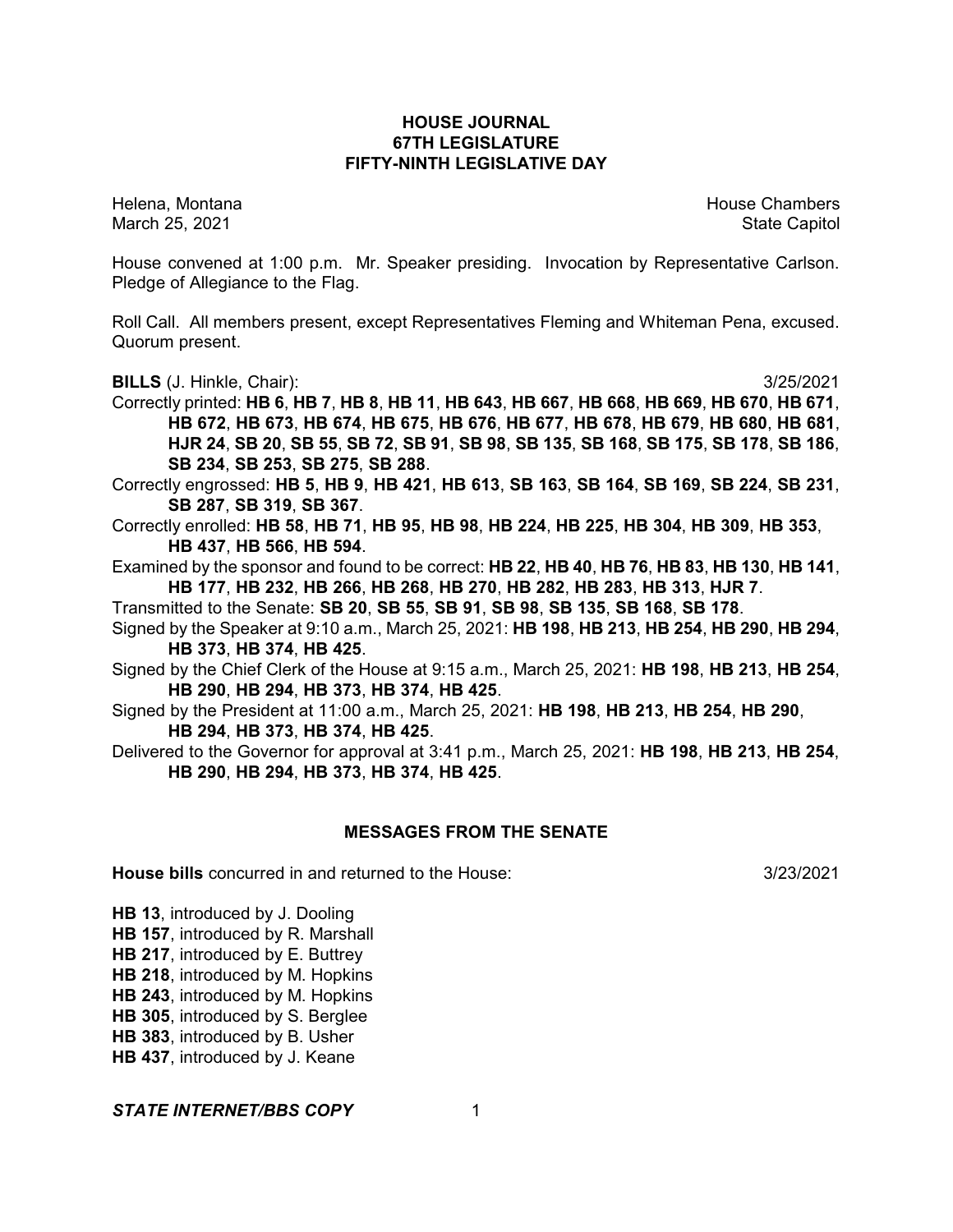**HB 566**, introduced by T. Welch **HB 594**, introduced by J. Read

**House joint resolution** concurred in and returned to the House: 3/23/2021

**HJR 17**, introduced by M. Marler

#### **MESSAGES FROM THE GOVERNOR**

March 25, 2021

The Honorable Wylie Galt Speaker of the House State Capitol Helena, Montana 59620

Dear Speaker Galt:

On Wednesday, March 24, 2021, I signed the following bills:

**House Bill 19** - Buttrey **House Bill 80** - Seekins-Crowe **House Bill 105** - Marshall **House Bill 180** - Curdy **House Bill 215** - C. Knudsen

On Thursday, March 25, 2021, I signed the following bills:

**House Bill 103** - Curdy **House Bill 193** - Patelis

The bills have been delivered to the Secretary of State's Office.

Sincerely,

GREG GIANFORTE Governor

#### **FIRST READING AND COMMITMENT OF BILLS**

The following House bills were introduced, read first time, and referred to committees:

**HB 682**, introduced by M. Noland, D. Bartel, M. Binkley, L. Brewster, P. Fielder, F. Fleming, S. Galloway, J. Gillette, S. Gist, E. Hill, J. Kassmier, D. Lenz, B. Ler, B. Phalen, J. Read, M. Regier, L. Reksten, V. Ricci, J. Schillinger, K. Seekins-Crowe, L. Sheldon-Galloway, M. Stromswold,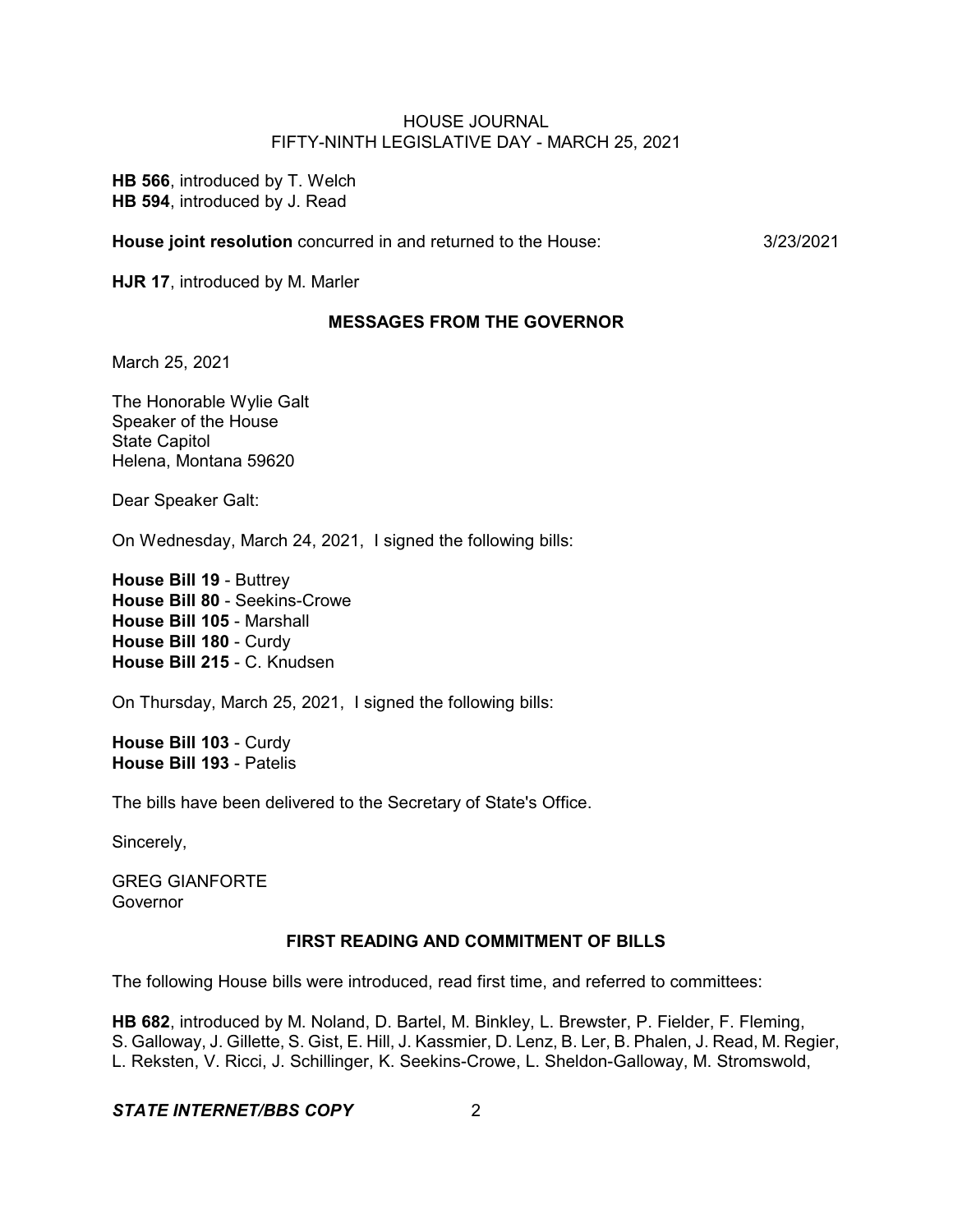J. Trebas, B. Tschida, B. Usher, K. Zolnikov, S. Fitzpatrick, G. Hertz, referred to Taxation.

**HB 683**, introduced by B. Mercer, T. Moore, M. Regier, referred to Taxation.

**HB 684**, introduced by M. Thane, F. Anderson, D. Loge, L. Reksten, J. Cohenour, referred to Transportation.

**HB 685**, introduced by B. Tschida, referred to Judiciary.

**HB 686**, introduced by M. Regier, referred to Appropriations.

**HB 687**, introduced by D. Tenenbaum, referred to Human Services.

**HB 688**, introduced by J. Kassmier, D. Bedey, J. Dooling, K. Holmlund, R. Marshall, B. Usher,

K. Bogner, J. Ellsworth, G. Hertz, referred to Agriculture.

**HB 689**, introduced by J. Dooling, S. Fitzpatrick, referred to State Administration.

**HB 690**, introduced by S. Galloway, referred to Taxation.

The following House joint resolutions were introduced, read first time, and referred to committees:

**HJR 26**, introduced by K. Kelker, K. Abbott, D. Fern, J. Hamilton, C. Knudsen, M. Marler, T. Running Wolf, E. Stafman, referred to Judiciary.

**HJR 27**, introduced by K. Holmlund, M. Caferro, W. Curdy, L. Jones, V. Ricci, J. Schillinger, R. Osmundson, D. Salomon, referred to Natural Resources.

## **SECOND READING OF BILLS (COMMITTEE OF THE WHOLE)**

Majority Leader Vinton moved the House resolve itself into a Committee of the Whole for consideration of business on second reading. Motion carried. Representative R. Knudsen in the chair.

Mr. Speaker: We, your Committee of the Whole, having had under consideration business on second reading, recommend as follows:

**HB 20** - **Senate Amendments** - Representative Beard moved Senate amendments to **HB 20** be **not** concurred in. Motion carried as follows:

Yeas: Abbott, Anderson, Bartel, Beard, Bedey, Berglee, Bertoglio, Binkley, Bishop, Brewster, Buckley, Buttrey, Caferro, Carlson, Curdy, Custer, Dooling, Dunwell, Duram, Farris-Olsen, Fern, Fielder, Fitzgerald, Fleming, France, Frazer, Fuller, Funk, Galloway, Garner, Gillette, Gist, Greef, Gunderson, Hamilton, Harvey, Hawk, Hill, Hinkle C, Hinkle J, Holmlund, Hopkins, Jones, Karjala, Kassmier, Keane, Kelker, Keogh, Kerns, Kerr-Carpenter, Knudsen C, Knudsen R, Kortum, Lenz, Ler, Loge, Malone, Marler, Marshall, McKamey, Mercer, Mitchell, Moore, Nave, Noland, Novak, Olsen, Patelis, Phalen, Putnam, Read, Regier A, Regier M, Reksten, Ricci, Running Wolf, Schillinger, Seekins-Crowe, Sheldon-Galloway, Skees, Smith, Stafman, Stewart Peregoy, Stromswold, Sullivan, Thane, Trebas, Tschida, Usher, Vinton, Walsh, Welch, Whiteman Pena, Whitman, Zolnikov, Mr. Speaker. Total 96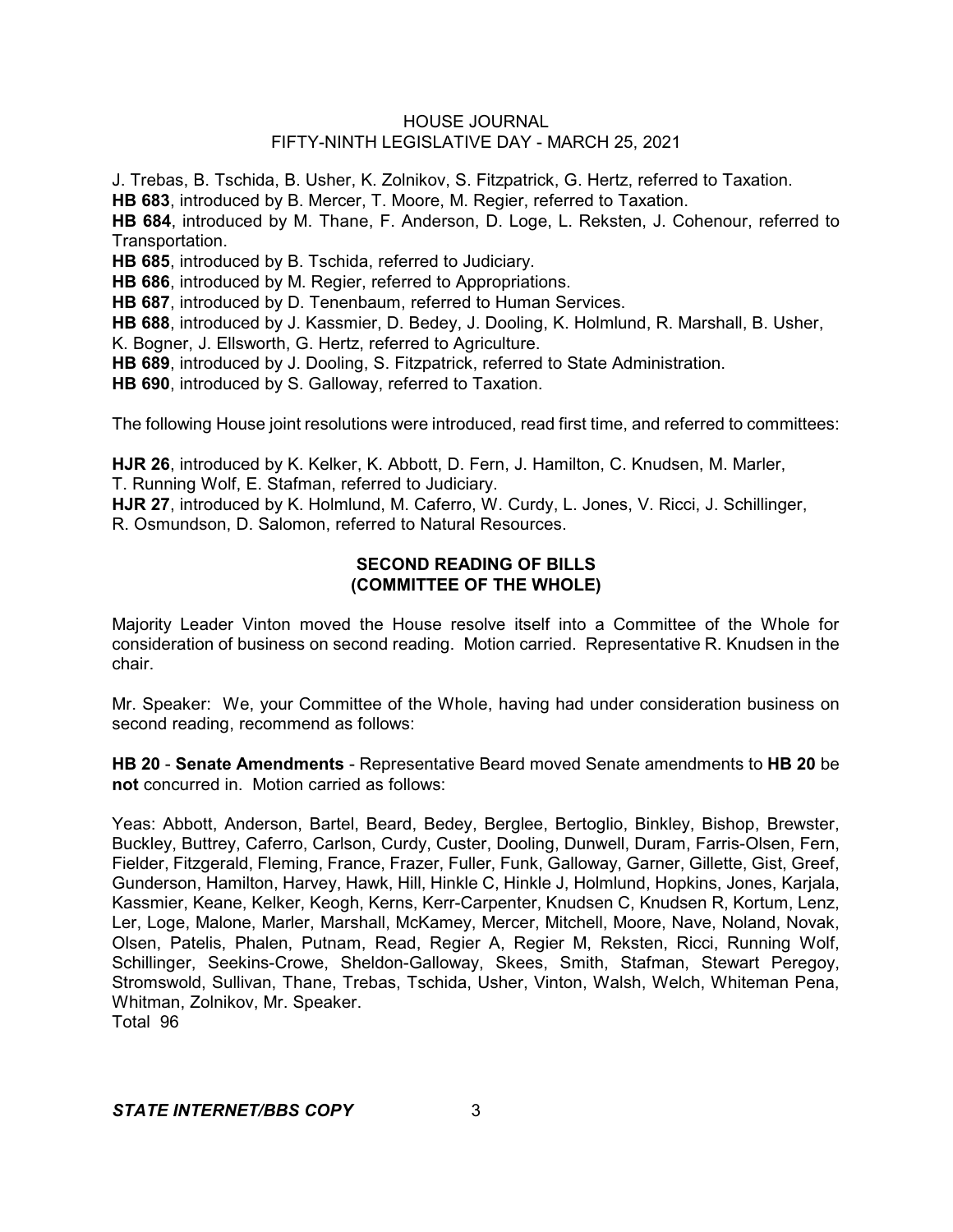Nays: Hayman, Tenenbaum, Weatherwax, Windy Boy. Total 4

Voted absentee: Fleming, Whiteman Pena, Aye.

Excused: Fleming, Whiteman Pena. Total 2

Absent or not voting: None. Total 0

**HB 367** - Representative Fielder moved **HB 367** do pass. Motion carried as follows:

Yeas: Anderson, Bartel, Beard, Bedey, Berglee, Bertoglio, Binkley, Brewster, Buttrey, Carlson, Custer, Dooling, Duram, Fielder, Fitzgerald, Fleming, Frazer, Fuller, Galloway, Garner, Gillette, Gist, Greef, Gunderson, Hill, Hinkle C, Hinkle J, Holmlund, Hopkins, Jones, Kassmier, Kerns, Knudsen C, Knudsen R, Lenz, Ler, Loge, Malone, Marshall, McKamey, Mercer, Mitchell, Moore, Nave, Noland, Patelis, Phalen, Putnam, Read, Regier A, Regier M, Reksten, Ricci, Schillinger, Seekins-Crowe, Sheldon-Galloway, Skees, Smith, Stromswold, Trebas, Tschida, Usher, Vinton, Walsh, Welch, Whitman, Zolnikov, Mr. Speaker. Total 68

Nays: Abbott, Bishop, Buckley, Caferro, Curdy, Dunwell, Farris-Olsen, Fern, France, Funk, Hamilton, Harvey, Hawk, Hayman, Karjala, Keane, Kelker, Keogh, Kerr-Carpenter, Kortum, Marler, Novak, Olsen, Running Wolf, Stafman, Stewart Peregoy, Sullivan, Tenenbaum, Thane, Weatherwax, Whiteman Pena, Windy Boy. Total 32

Voted absentee: Fleming, Aye; Whiteman Pena, No.

Excused: Fleming, Whiteman Pena. Total 2

Absent or not voting: None. Total 0

**HB 624** - Representative Buckley moved **HB 624** do pass. Motion carried as follows:

Yeas: Abbott, Anderson, Beard, Bedey, Bertoglio, Bishop, Buckley, Buttrey, Caferro, Carlson, Curdy, Custer, Dooling, Dunwell, Duram, Farris-Olsen, Fern, Fitzgerald, France, Frazer, Funk, Garner, Gist, Greef, Gunderson, Hamilton, Harvey, Hawk, Hayman, Hill, Holmlund, Hopkins, Jones, Karjala, Kassmier, Keane, Kelker, Keogh, Kerr-Carpenter, Knudsen C, Kortum, Ler, Loge, Marler,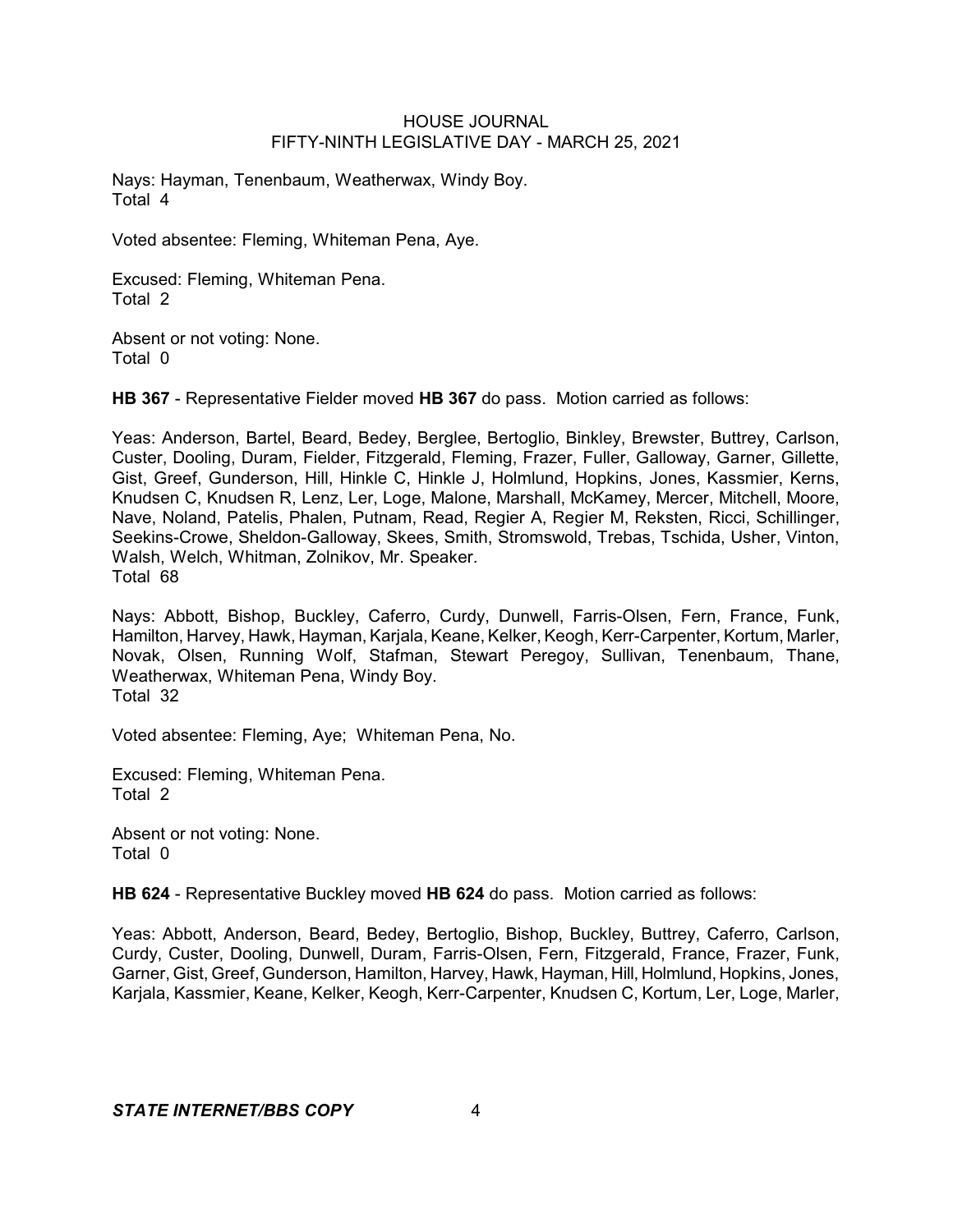McKamey, Noland, Novak, Olsen, Patelis, Putnam, Reksten, Running Wolf, Schillinger, Smith, Stafman, Stewart Peregoy, Stromswold, Sullivan, Tenenbaum, Thane, Vinton, Walsh, Weatherwax, Welch, Whiteman Pena, Whitman, Windy Boy, Zolnikov, Mr. Speaker. Total 69

Nays: Bartel, Berglee, Binkley, Brewster, Fielder, Fleming, Fuller, Galloway, Gillette, Hinkle C, Hinkle J, Kerns, Knudsen R, Lenz, Malone, Marshall, Mercer, Mitchell, Moore, Nave, Phalen, Read, Regier A, Regier M, Ricci, Seekins-Crowe, Sheldon-Galloway, Skees, Trebas, Tschida, Usher. Total 31

Voted absentee: Whiteman Pena, Aye; Fleming, No.

Excused: Fleming, Whiteman Pena. Total 2

Absent or not voting: None. Total 0

**SB 184** - Representative Beard moved **SB 184** be concurred in.

**SB 184** - Representative Beard moved **SB 184**, second reading copy, be amended as follows:

1. Page 2, line 9. **Following:** "(a)" **Insert:** "beginning after December 31, 2020," **Following:** "months of" **Strike:** "new"

2. Page 2, line 9 through line 10. **Following: "state" on line 9 Strike:** ", with" on line 9 through "2021" on line 10

3. Page 2, line 12. **Following:** "months;" **Strike:** "and"

4. Page 2, line 13. **Following:** "months" **Insert:** "; and

(e) for a corporation in existence and with business activity in the state before January 1, 2021, 25 full-time employees residing in the state for the previous 36 months that are in addition to the total number of the corporation's full-time employees residing in the state on December 31, 2020. The additional 25 full-time employees must equal no less than a 25% increase in the corporation's fulltime employees residing in the state compared to December 31, 2020"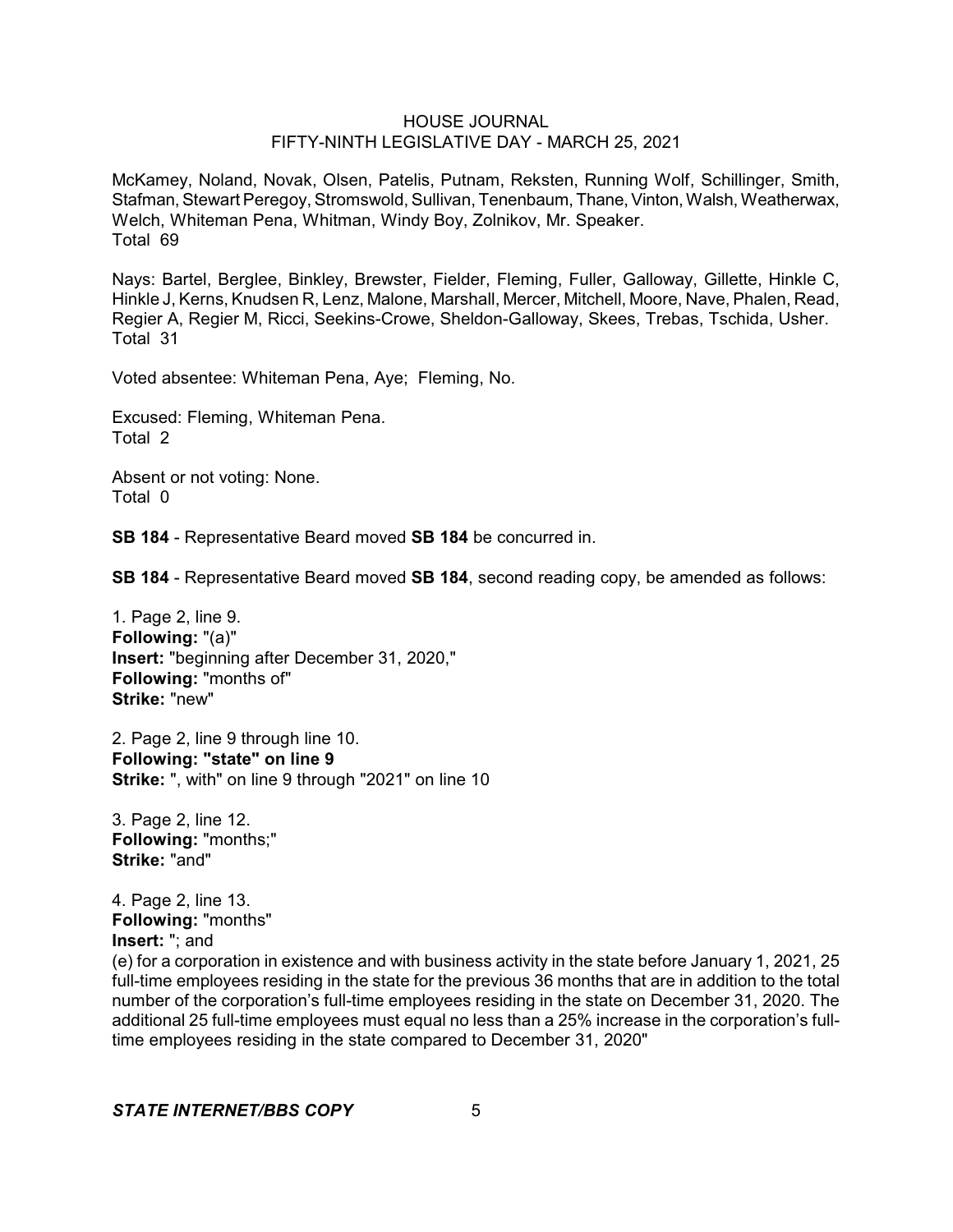Amendment adopted as follows:

Yeas: Abbott, Anderson, Bartel, Beard, Bedey, Berglee, Bertoglio, Binkley, Bishop, Brewster, Buckley, Buttrey, Caferro, Carlson, Curdy, Custer, Dooling, Dunwell, Duram, Farris-Olsen, Fern, Fielder, Fitzgerald, Fleming, France, Frazer, Fuller, Funk, Galloway, Garner, Gillette, Gist, Greef, Gunderson, Hamilton, Harvey, Hawk, Hayman, Hill, Hinkle C, Hinkle J, Holmlund, Hopkins, Jones, Karjala, Kassmier, Keane, Kelker, Keogh, Kerns, Kerr-Carpenter, Knudsen C, Knudsen R, Kortum, Lenz, Ler, Loge, Malone, Marler, Marshall, McKamey, Mitchell, Moore, Nave, Noland, Novak, Olsen, Patelis, Phalen, Read, Regier A, Regier M, Reksten, Ricci, Running Wolf, Schillinger, Seekins-Crowe, Sheldon-Galloway, Skees, Stafman, Stromswold, Sullivan, Thane, Trebas, Tschida, Usher, Vinton, Weatherwax, Welch, Whiteman Pena, Whitman, Windy Boy, Zolnikov, Mr. Speaker.

Total 94

Nays: Mercer, Putnam, Smith, Stewart Peregoy, Walsh. Total 5

Voted absentee: Fleming, Whiteman Pena, Aye.

Excused: Fleming, Whiteman Pena. Total 2

Absent or not voting: Tenenbaum. Total 1

**SB 184** - Representative Beard moved **SB 184**, as amended, be concurred in. Motion **failed** as follows:

Yeas: Anderson, Bartel, Beard, Bedey, Berglee, Bertoglio, Brewster, Buttrey, Custer, Dooling, Duram, Fern, Fitzgerald, Frazer, Fuller, Galloway, Garner, Gillette, Gist, Greef, Hamilton, Harvey, Hawk, Holmlund, Hopkins, Jones, Kassmier, Keane, Kerns, Knudsen C, Knudsen R, Lenz, Ler, Loge, Malone, McKamey, Novak, Patelis, Reksten, Ricci, Seekins-Crowe, Sheldon-Galloway, Skees, Trebas, Vinton, Walsh, Welch, Whitman, Mr. Speaker. Total 49

Nays: Abbott, Binkley, Bishop, Buckley, Caferro, Carlson, Curdy, Dunwell, Farris-Olsen, Fielder, Fleming, France, Funk, Gunderson, Hayman, Hill, Hinkle C, Hinkle J, Karjala, Kelker, Keogh, Kerr-Carpenter, Kortum, Marler, Marshall, Mercer, Mitchell, Moore, Nave, Noland, Olsen, Phalen, Putnam, Read, Regier A, Regier M, Running Wolf, Schillinger, Smith, Stafman, Stewart Peregoy, Stromswold, Sullivan, Tenenbaum, Thane, Tschida, Usher, Weatherwax, Whiteman Pena, Windy Boy, Zolnikov. Total 51

Voted absentee: Fleming, Whiteman Pena, No.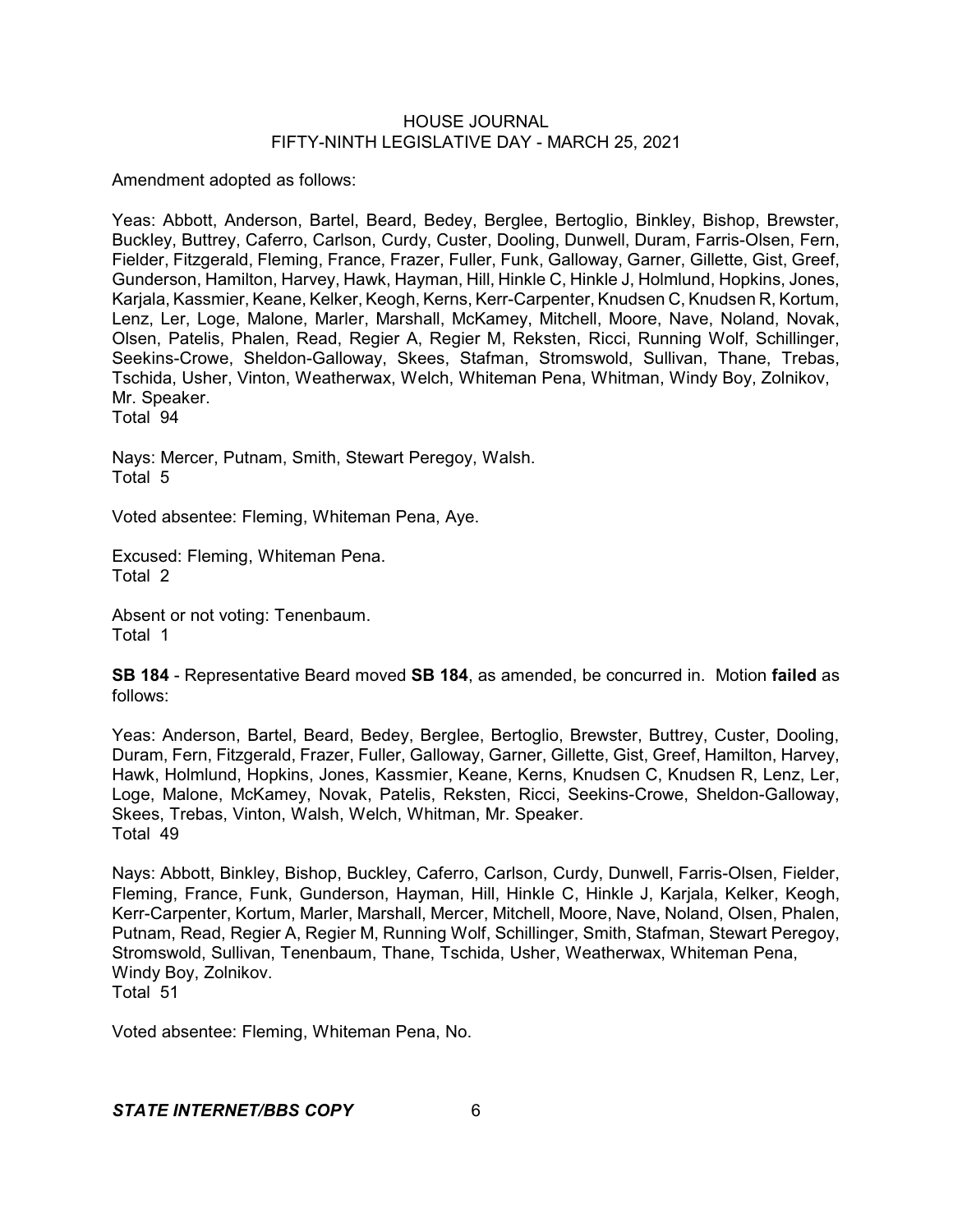Excused: Fleming, Whiteman Pena. Total 2

Absent or not voting: None. Total 0

**SB 196** - Representative Whitman moved **SB 196** be concurred in. Motion carried as follows:

Yeas: Anderson, Bartel, Beard, Bedey, Berglee, Bertoglio, Binkley, Brewster, Buttrey, Carlson, Custer, Dooling, Duram, Fern, Fielder, Fitzgerald, Fleming, Frazer, Fuller, Galloway, Garner, Gillette, Gist, Greef, Gunderson, Hill, Hinkle C, Hinkle J, Holmlund, Hopkins, Jones, Kassmier, Kerns, Knudsen C, Knudsen R, Lenz, Ler, Loge, Malone, Marshall, McKamey, Mercer, Mitchell, Moore, Nave, Noland, Patelis, Phalen, Putnam, Read, Regier A, Regier M, Reksten, Ricci, Schillinger, Seekins-Crowe, Sheldon-Galloway, Skees, Stromswold, Trebas, Tschida, Usher, Vinton, Walsh, Welch, Whitman, Zolnikov, Mr. Speaker. Total 68

Nays: Abbott, Bishop, Buckley, Caferro, Curdy, Dunwell, Farris-Olsen, France, Funk, Hamilton, Harvey, Hawk, Hayman, Karjala, Keane, Kelker, Keogh, Kerr-Carpenter, Kortum, Marler, Novak, Olsen, Running Wolf, Smith, Stafman, Stewart Peregoy, Sullivan, Tenenbaum, Thane, Weatherwax, Whiteman Pena, Windy Boy. Total 32

Voted absentee: Fleming, Aye; Whiteman Pena, No.

Excused: Fleming, Whiteman Pena. Total 2

Absent or not voting: None. Total 0

**SB 211** - Representative Galloway moved **SB 211** be concurred in. Motion carried as follows:

Yeas: Anderson, Bartel, Beard, Bedey, Berglee, Bertoglio, Binkley, Brewster, Buttrey, Carlson, Custer, Dooling, Duram, Fielder, Fitzgerald, Fleming, Frazer, Fuller, Galloway, Garner, Gillette, Gist, Greef, Gunderson, Hill, Hinkle C, Hinkle J, Holmlund, Hopkins, Kassmier, Kerns, Knudsen C, Knudsen R, Lenz, Ler, Loge, Malone, Marshall, McKamey, Mercer, Mitchell, Moore, Nave, Noland, Patelis, Phalen, Putnam, Read, Regier A, Regier M, Reksten, Ricci, Schillinger, Seekins-Crowe, Sheldon-Galloway, Skees, Stromswold, Trebas, Tschida, Usher, Vinton, Walsh, Welch, Whitman, Zolnikov, Mr. Speaker. Total 66

Nays: Abbott, Bishop, Buckley, Caferro, Curdy, Dunwell, Farris-Olsen, Fern, France, Funk, Hamilton, Harvey, Hawk, Hayman, Karjala, Keane, Kelker, Keogh, Kerr-Carpenter, Kortum, Marler,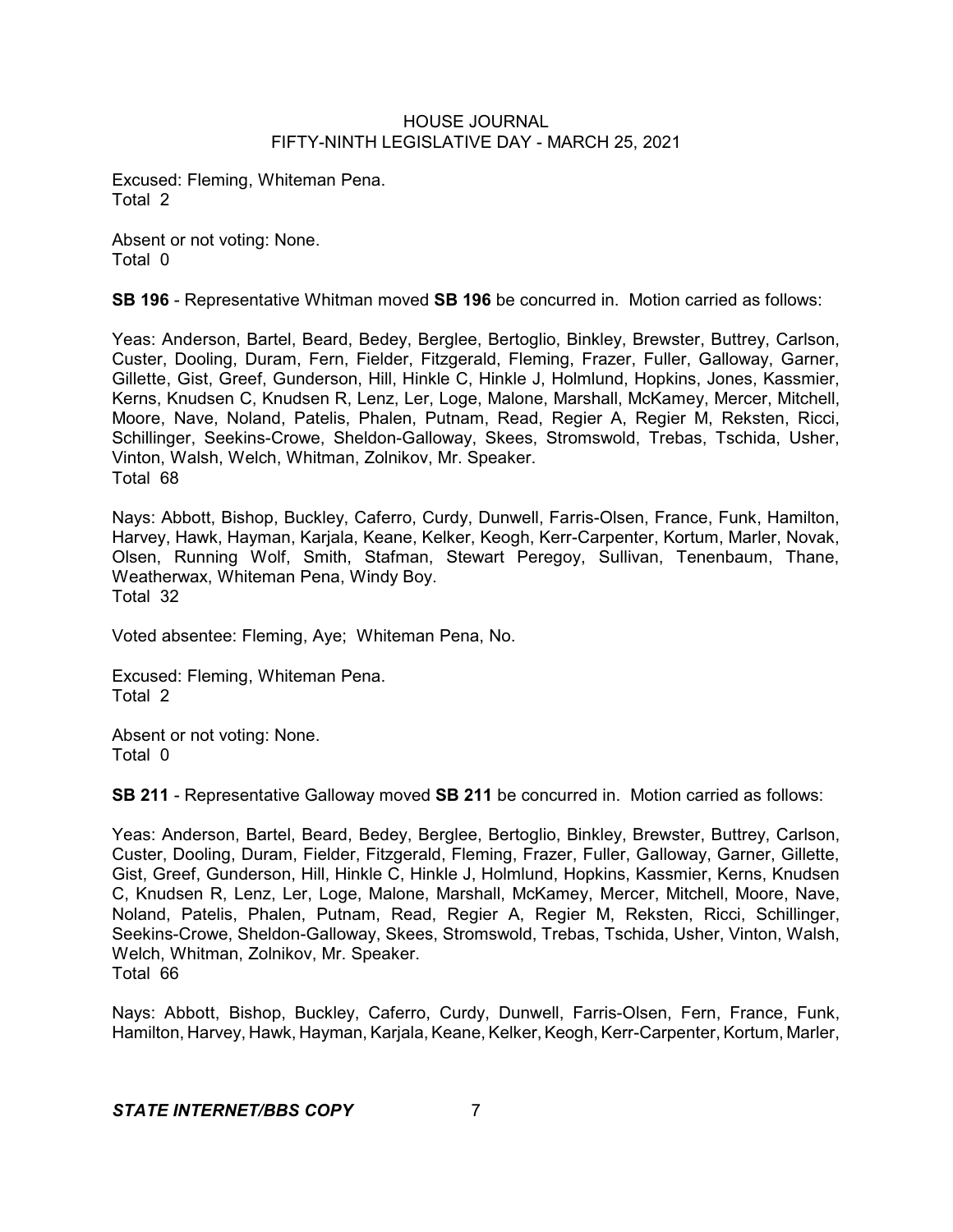Novak, Olsen, Running Wolf, Smith, Stafman, Stewart Peregoy, Sullivan, Tenenbaum, Thane, Weatherwax, Whiteman Pena, Windy Boy. Total 33

Voted absentee: Fleming, Aye; Whiteman Pena, No.

Excused: Fleming, Whiteman Pena. Total 2

Absent or not voting: Jones. Total 1

**SB 240** - Representative A. Regier moved **SB 240** be concurred in. Motion carried as follows:

Yeas: Anderson, Bartel, Beard, Bedey, Berglee, Bertoglio, Binkley, Brewster, Buttrey, Carlson, Custer, Dooling, Duram, Fielder, Fitzgerald, Fleming, Frazer, Fuller, Galloway, Garner, Gillette, Gist, Greef, Gunderson, Hill, Hinkle C, Hinkle J, Holmlund, Hopkins, Jones, Kassmier, Kerns, Knudsen C, Knudsen R, Lenz, Ler, Loge, Malone, Marshall, McKamey, Mercer, Mitchell, Moore, Nave, Noland, Patelis, Phalen, Putnam, Read, Regier A, Regier M, Reksten, Ricci, Schillinger, Seekins-Crowe, Sheldon-Galloway, Skees, Stromswold, Trebas, Tschida, Usher, Vinton, Walsh, Welch, Whitman, Zolnikov, Mr. Speaker. Total 67

Nays: Abbott, Bishop, Buckley, Caferro, Curdy, Dunwell, Farris-Olsen, Fern, France, Funk, Hamilton, Harvey, Hawk, Hayman, Karjala, Keane, Kelker, Keogh, Kerr-Carpenter, Kortum, Marler, Novak, Olsen, Running Wolf, Smith, Stafman, Stewart Peregoy, Sullivan, Tenenbaum, Thane, Weatherwax, Whiteman Pena, Windy Boy. Total 33

Voted absentee: Fleming, Aye; Whiteman Pena, No.

Excused: Fleming, Whiteman Pena. Total 2

Absent or not voting: None. Total 0

**SB 267** - Representative Phalen moved **SB 267** be concurred in. Motion carried as follows:

Yeas: Anderson, Bartel, Beard, Bedey, Berglee, Bertoglio, Binkley, Brewster, Buttrey, Carlson, Dooling, Duram, Fielder, Fitzgerald, Fleming, Frazer, Fuller, Galloway, Garner, Gillette, Gist, Gunderson, Hill, Hinkle C, Hinkle J, Holmlund, Hopkins, Jones, Kassmier, Kerns, Knudsen C,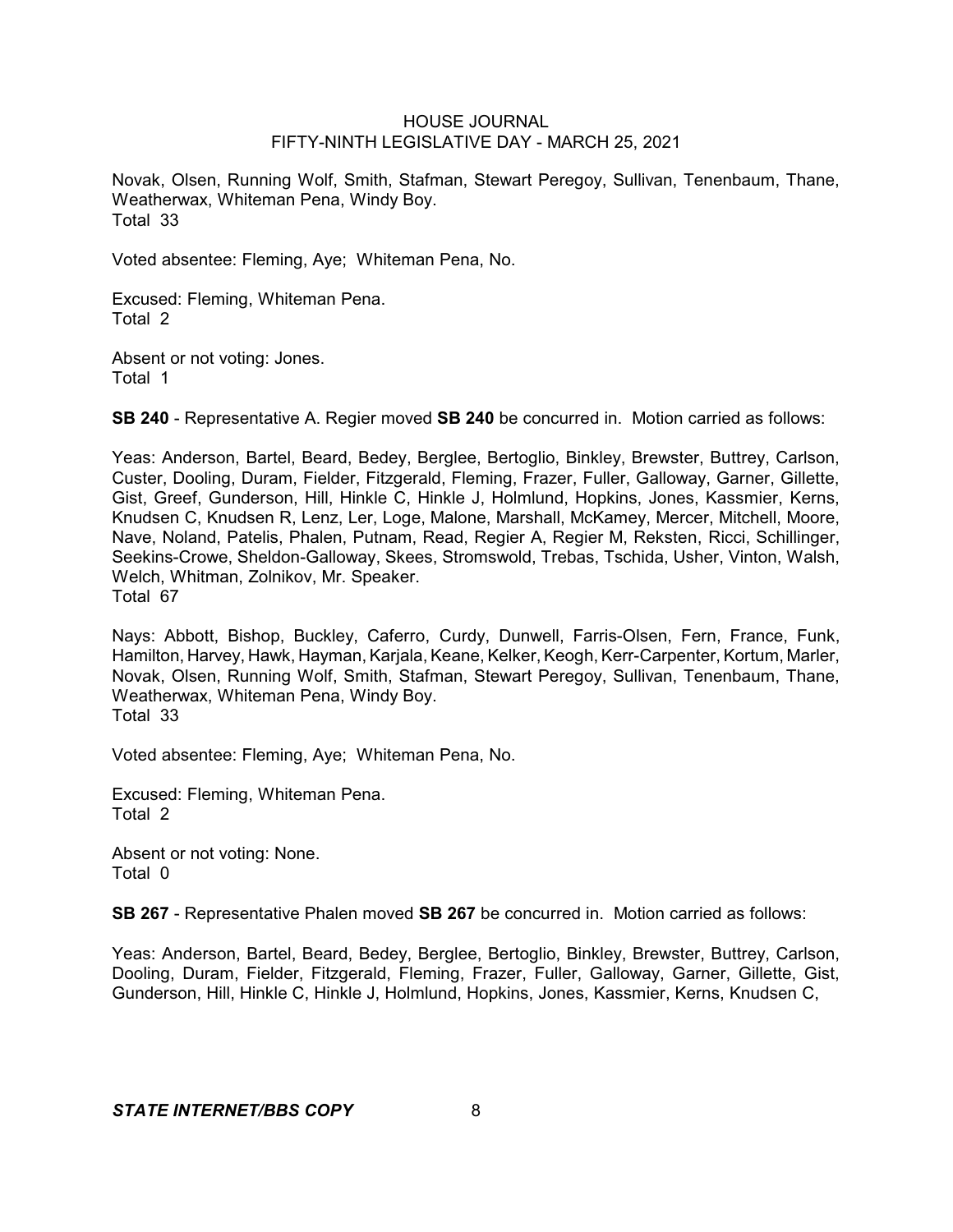Knudsen R, Lenz, Ler, Loge, Malone, Marshall, McKamey, Mercer, Mitchell, Moore, Noland, Patelis, Phalen, Read, Regier A, Regier M, Reksten, Ricci, Schillinger, Sheldon-Galloway, Skees, Stromswold, Trebas, Tschida, Usher, Vinton, Welch, Whitman, Zolnikov, Mr. Speaker. Total 61

Nays: Abbott, Bishop, Buckley, Caferro, Curdy, Custer, Dunwell, Farris-Olsen, Fern, France, Funk, Greef, Hamilton, Harvey, Hawk, Hayman, Karjala, Keane, Kelker, Keogh, Kerr-Carpenter, Kortum, Marler, Nave, Novak, Olsen, Putnam, Running Wolf, Seekins-Crowe, Smith, Stafman, Stewart Peregoy, Sullivan, Tenenbaum, Thane, Walsh, Weatherwax, Whiteman Pena, Windy Boy. Total 39

Voted absentee: Fleming, Aye; Whiteman Pena, No.

Excused: Fleming, Whiteman Pena. Total 2

Absent or not voting: None. Total 0

**SB 300** - Representative J. Hinkle moved **SB 300** be concurred in.

**SB 300** - Representative Novak moved **SB 300**, second reading copy, be amended as follows:

1. Title, line 6. **Strike:** "PRIVATE" **Insert:** "ALTERNATIVE"

2. Title, line 7. **Following:** "COURSES" **Insert:** "THAT MEET CRITERIA"

3. Title, line 8 through line 11. **Strike:** "ALLOWING" on line 8 through "COURSE;" on line 11

4. Title, line 13. **Following:** "PANDEMIC;" **Insert:**"REQUIRING ADDITIONAL SUPERVISED DRIVING TIME IF TAKING AN ALTERNATIVE TRAFFIC EDUCATION COURSE;" **Following:** "20-7-503," **Strike: "AND" Following:** "61-5-106," **Insert:** "AND 61-5-132,"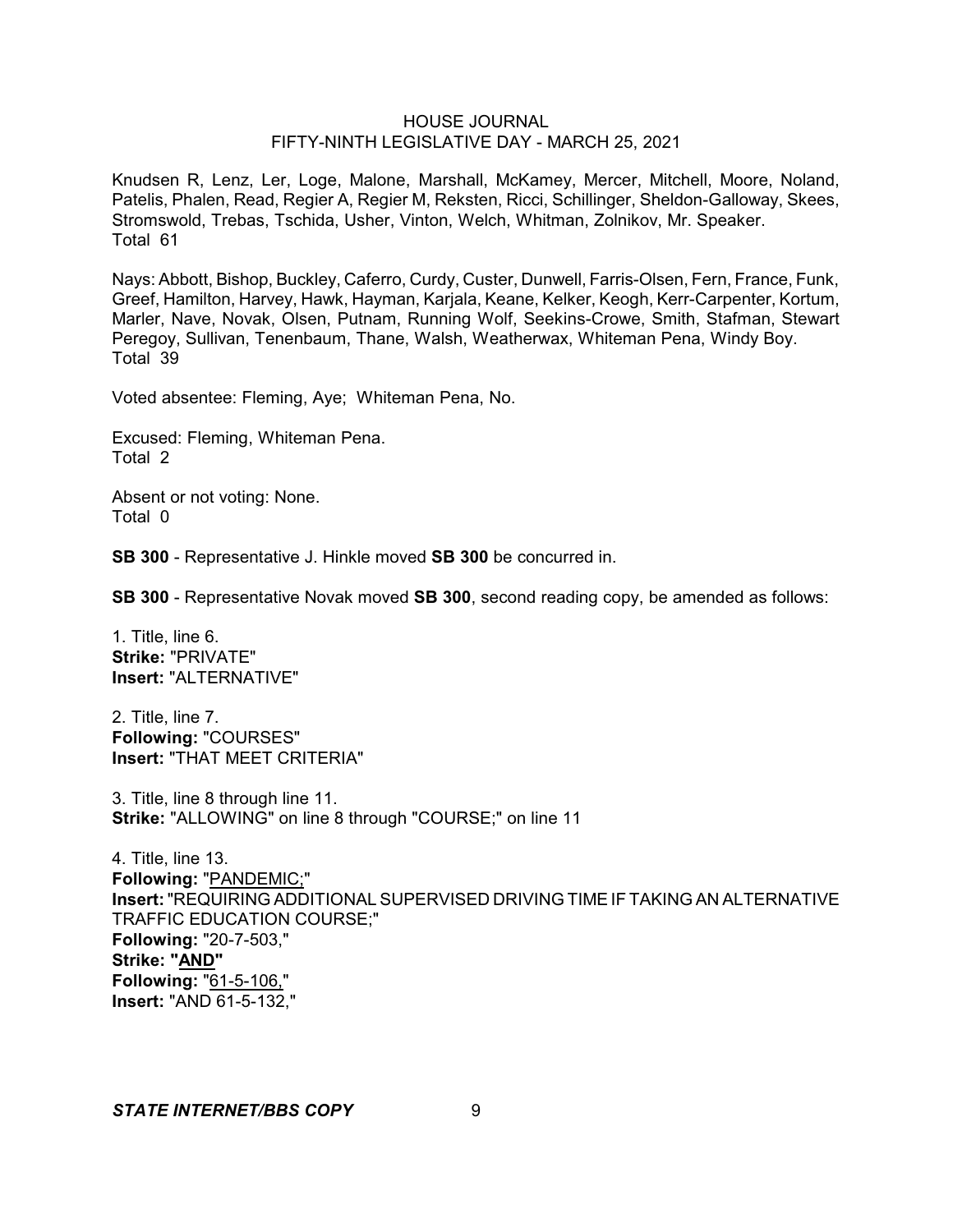5. Page 1, line 27 through line 28. **Strike:** "a" on line 27 through "course" on line 28 **Insert:** "flexibility in approving alternative programs that meet the criteria for approval"

6. Page 2, line 5. **Following:** "reviews;" **Insert:** "and"

7. Page 2, line 7 through line 10. **Strike:** "; and" on line 7 through "20-7-503(2)(b)" on line 10

8. Page 2, line 25 through line 27.

**Strike:** "When" on line 25 through "guardian" on line 27

**Insert:** "A school district may offer an alternative program track consisting of an approved traffic education course with a minimum of 60 hours of instruction, including a minimum of 3 hours of behind-the-wheel instruction. An alternative program under this subsection (2)(b) must require a minimum of 75 hours of supervised driving, including 15 hours of supervised driving at night"

# 9. Page 4.

**Following:** line 26

**Insert:** "Section 4. Section 61-5-132, MCA, is amended to read:

"61-5-132. Prerequisites for issuance of driver's license to minor. (1) The department may issue a driver's license, subject to the restrictions of 61-5-133, to a person under 18 years of age if the person:

(a) has held a learner license or traffic education permit for a period of not less than 6 months;

(b) has passed a road test or a skills test, as provided in 61-5-110;

(c) (i) has successfully completed a traditional traffic education course approved pursuant to 20-7- 503(1) and presents written certification from the person's parent or legal guardian that states that the person has had at least 50 hours of driving experience, 10 of which were at night, during which the person was supervised by a parent, a legal guardian, or a person at least 18 years of age, with the consent of the parent or legal guardian, who had a valid driver's license; or

(ii) has successfully completed an alternative traffic education course approved pursuant to 20-7- 503(2)(b) and presents written certification from the person's parent or legal guardian that states the person has had at least 75 hours of driving experience, 15 of which were at night, during which the person was supervised by a parent, legal guardian, or a person at least 18 years of age, with the consent of the parent or legal guardian, who had a valid driver's license; and

(d) presents written certification from the person's parent or legal guardian that states that, during the 6-month period immediately preceding application for a driver's license, the person has not been convicted of a traffic violation or convicted of or adjudicated for an offense involving the use of alcohol or drugs and the person has no pending traffic, alcohol, or drug citations.

(2) If a parent or a legal guardian for a person under 18 years of age cannot certify that the person has a 6-month conviction-free record for traffic, alcohol, and drug violations and no pending traffic, alcohol, or drug citations, the department may extend the person's learner license for an additional 1-year period or until the person's 18th birthday, whichever occurs first.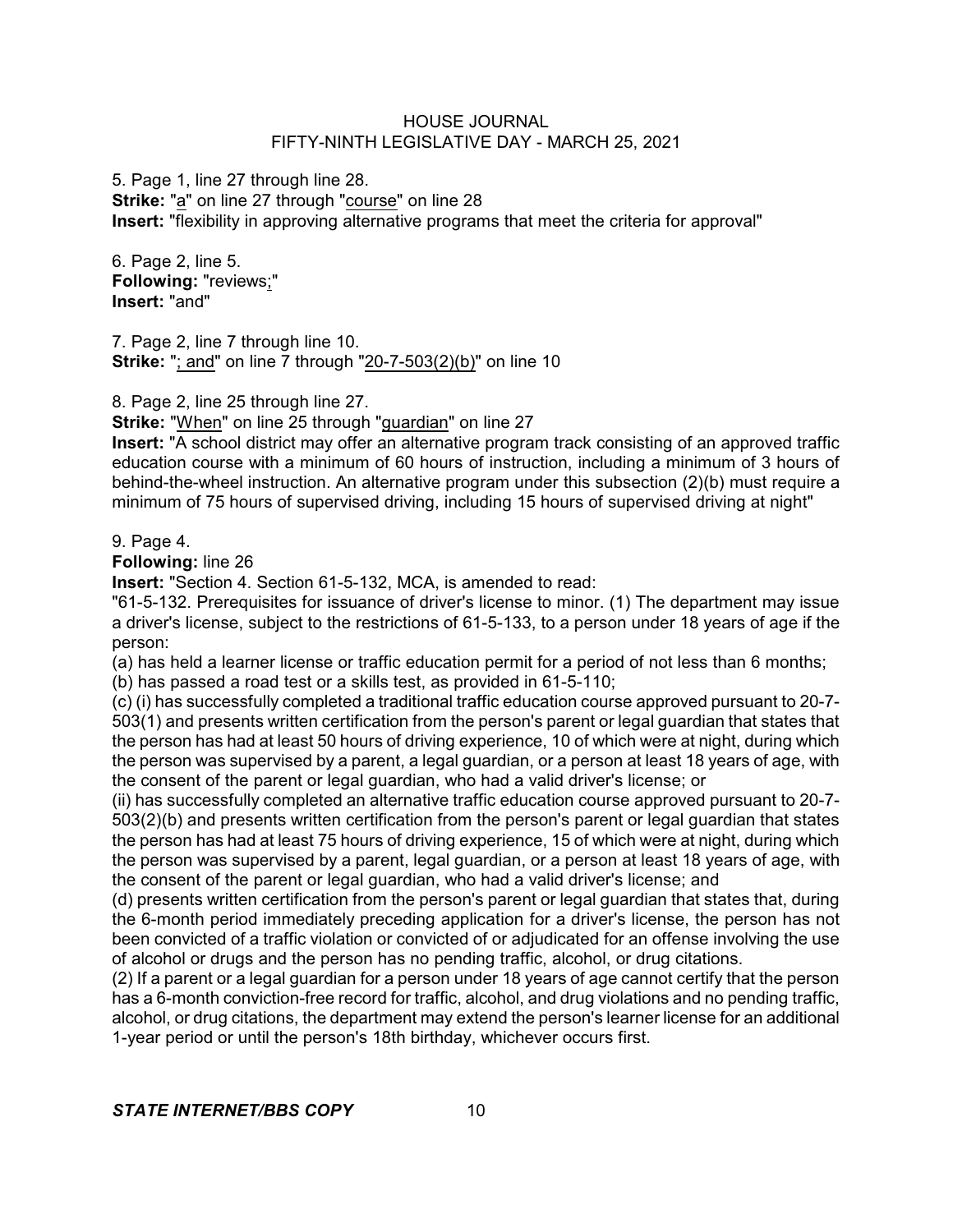(3) (a) The requirements of subsections  $(1)(a)$  through  $(1)(c)$  do not apply to a person under 18 years of age who has been licensed in another state for at least 6 months and surrenders a valid driver's license from that state.

(b) The requirements of subsection (1)(c) do not apply to a person under 18 years of age who, at the time of application for a driver's license, is an enrollee of a job corps program located in Montana. The department may require the applicant to provide current documentation of the applicant's job corps program enrollment status.""

**Renumber:** subsequent sections

Amendment adopted as follows:

Yeas: Abbott, Anderson, Bedey, Bertoglio, Bishop, Buckley, Buttrey, Caferro, Curdy, Custer, Dooling, Dunwell, Duram, Farris-Olsen, Fern, Fitzgerald, France, Frazer, Funk, Garner, Greef, Hamilton, Harvey, Hawk, Hayman, Holmlund, Karjala, Keane, Kelker, Keogh, Kerr-Carpenter, Kortum, Marler, McKamey, Novak, Olsen, Patelis, Putnam, Reksten, Running Wolf, Sheldon-Galloway, Smith, Stafman, Stewart Peregoy, Sullivan, Tenenbaum, Thane, Walsh, Weatherwax, Welch, Whiteman Pena, Whitman, Windy Boy, Zolnikov. Total 54

Nays: Bartel, Beard, Berglee, Binkley, Brewster, Carlson, Fielder, Fleming, Fuller, Galloway, Gillette, Gist, Gunderson, Hill, Hinkle C, Hinkle J, Hopkins, Jones, Kassmier, Kerns, Knudsen C, Knudsen R, Lenz, Ler, Loge, Malone, Marshall, Mercer, Mitchell, Moore, Nave, Noland, Phalen, Read, Regier A, Regier M, Ricci, Schillinger, Seekins-Crowe, Skees, Stromswold, Trebas, Tschida, Usher, Vinton, Mr. Speaker. Total 46

Voted absentee: Whiteman Pena, Aye; Fleming, No.

Excused: Fleming, Whiteman Pena. Total 2

Absent or not voting: None. Total 0

**SB 300** - Representative J. Hinkle moved **SB 300**, as amended, be concurred in. Motion carried as follows:

Yeas: Abbott, Anderson, Bartel, Beard, Bedey, Berglee, Bertoglio, Binkley, Brewster, Buckley, Buttrey, Caferro, Carlson, Curdy, Custer, Dooling, Duram, Fielder, Fitzgerald, Fleming, Frazer, Galloway, Garner, Gillette, Gist, Greef, Gunderson, Hamilton, Harvey, Hawk, Hayman, Hill, Hinkle C, Hinkle J, Holmlund, Hopkins, Jones, Karjala, Kassmier, Keane, Kelker, Keogh, Kerns, Kerr-Carpenter, Knudsen C, Knudsen R, Kortum, Ler, Loge, Malone, Marler, Marshall, McKamey, Mercer, Mitchell, Moore, Noland, Novak, Patelis, Phalen, Putnam, Read, Regier A, Regier M,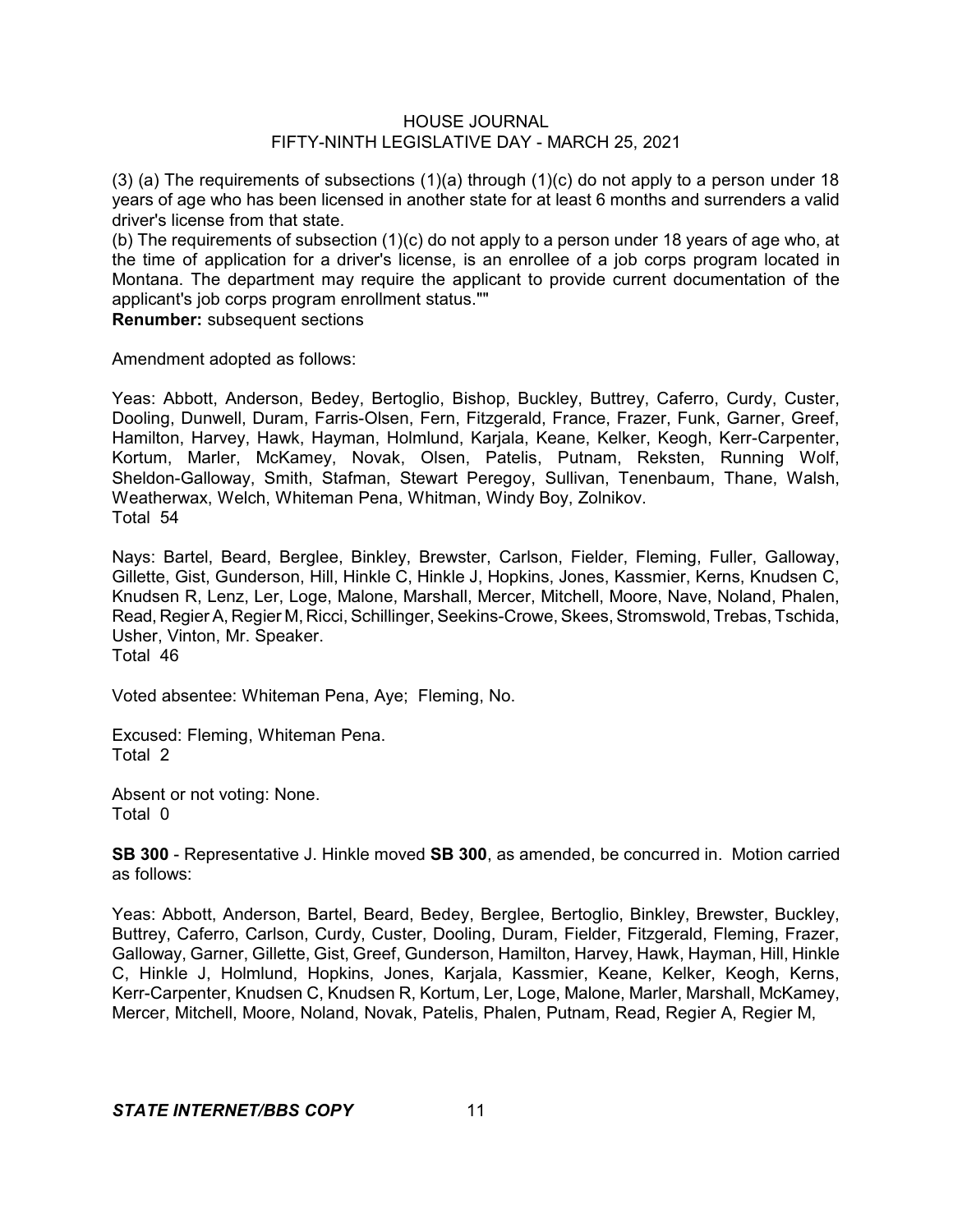Reksten, Ricci, Running Wolf, Schillinger, Seekins-Crowe, Skees, Stafman, Stewart Peregoy, Stromswold, Sullivan, Tenenbaum, Thane, Trebas, Tschida, Usher, Vinton, Walsh, Weatherwax, Welch, Whitman, Mr. Speaker. Total 85

Nays: Bishop, Dunwell, Farris-Olsen, Fern, France, Fuller, Funk, Lenz, Nave, Olsen, Sheldon-Galloway, Smith, Whiteman Pena, Windy Boy, Zolnikov. Total 15

Voted absentee: Fleming, Aye; Whiteman Pena, No.

Excused: Fleming, Whiteman Pena. Total 2

Absent or not voting: None. Total 0

**SB 309** - Representative Greef moved **SB 309** be concurred in. Motion carried as follows:

Yeas: Abbott, Anderson, Bartel, Beard, Bedey, Berglee, Bertoglio, Bishop, Brewster, Buckley, Buttrey, Caferro, Curdy, Custer, Dooling, Dunwell, Duram, Farris-Olsen, Fern, Fielder, Fitzgerald, Fleming, France, Frazer, Fuller, Funk, Garner, Gillette, Gist, Greef, Gunderson, Hamilton, Harvey, Hawk, Hayman, Hill, Hinkle C, Holmlund, Hopkins, Jones, Karjala, Kassmier, Keane, Kelker, Keogh, Kerns, Kerr-Carpenter, Knudsen C, Knudsen R, Kortum, Ler, Loge, Malone, Marler, Marshall, McKamey, Mercer, Mitchell, Moore, Nave, Noland, Novak, Olsen, Patelis, Phalen, Putnam, Regier A, Reksten, Ricci, Running Wolf, Seekins-Crowe, Smith, Stafman, Stromswold, Sullivan, Tenenbaum, Thane, Trebas, Usher, Walsh, Weatherwax, Welch, Whiteman Pena, Whitman, Windy Boy, Mr. Speaker. Total 86

Nays: Binkley, Carlson, Galloway, Hinkle J, Lenz, Read, Regier M, Schillinger, Sheldon-Galloway, Skees, Stewart Peregoy, Tschida, Vinton, Zolnikov. Total 14

Voted absentee: Fleming, Whiteman Pena, Aye.

Excused: Fleming, Whiteman Pena. Total 2

Absent or not voting: None. Total 0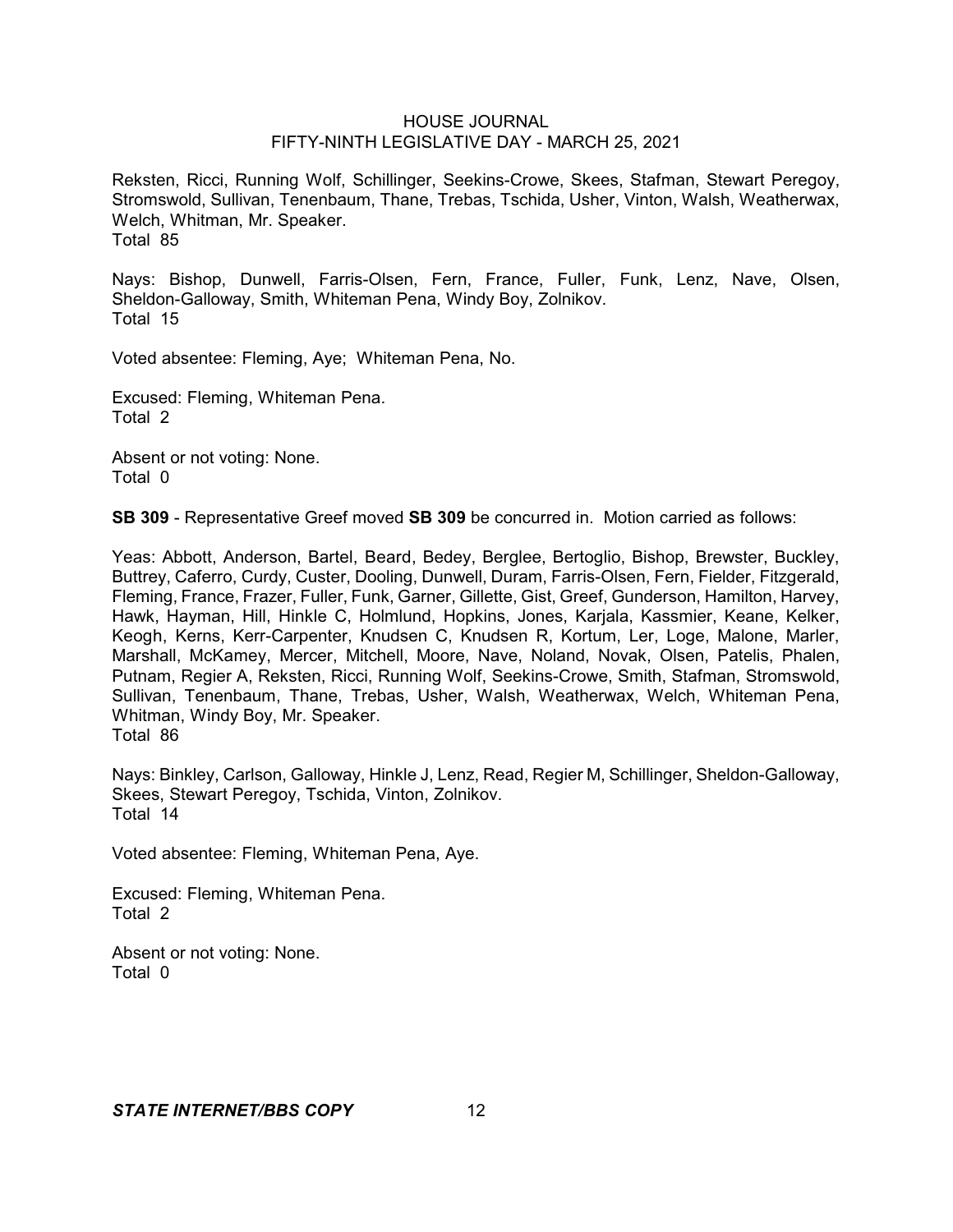Majority Leader Vinton moved the Committee rise and report. Motion carried. Committee arose. House resumed. Mr. Speaker presiding. Chair R. Knudsen moved the Committee of the Whole report be adopted. Report adopted as follows:

Yeas: Abbott, Anderson, Bartel, Beard, Bedey, Berglee, Bertoglio, Binkley, Bishop, Brewster, Buckley, Buttrey, Caferro, Carlson, Curdy, Custer, Dooling, Dunwell, Duram, Farris-Olsen, Fern, Fielder, Fitzgerald, France, Frazer, Fuller, Funk, Galloway, Garner, Gillette, Gist, Greef, Gunderson, Hamilton, Harvey, Hawk, Hayman, Hill, Hinkle C, Hinkle J, Holmlund, Hopkins, Jones, Kassmier, Keane, Kelker, Keogh, Kerns, Kerr-Carpenter, Knudsen C, Kortum, Lenz, Ler, Loge, Malone, Marler, Marshall, McKamey, Mercer, Mitchell, Moore, Nave, Noland, Novak, Phalen, Putnam, Read, Regier A, Regier M, Reksten, Ricci, Running Wolf, Schillinger, Seekins-Crowe, Sheldon-Galloway, Skees, Smith, Stafman, Stewart Peregoy, Stromswold, Sullivan, Tenenbaum, Thane, Trebas, Usher, Vinton, Walsh, Weatherwax, Welch, Whitman, Zolnikov, Mr. Speaker. Total 92

Nays: Karjala, Knudsen R, Olsen, Patelis, Tschida, Windy Boy. Total 6

Voted absentee: None.

Excused: Fleming, Whiteman Pena. Total 2

Absent or not voting: None. Total 0

### **THIRD READING OF BILLS**

The following bills having been read three several times, title and history agreed to, were disposed of in the following manner:

**HB 35** passed as follows:

Yeas: Abbott, Anderson, Bartel, Beard, Bedey, Berglee, Bertoglio, Binkley, Bishop, Brewster, Buckley, Buttrey, Caferro, Carlson, Curdy, Custer, Dooling, Dunwell, Duram, Farris-Olsen, Fern, Fielder, Fitzgerald, France, Frazer, Fuller, Funk, Galloway, Garner, Gillette, Gist, Greef, Gunderson, Hamilton, Harvey, Hawk, Hayman, Hill, Hinkle C, Hinkle J, Holmlund, Hopkins, Jones, Karjala, Kassmier, Keane, Kelker, Keogh, Kerns, Kerr-Carpenter, Knudsen C, Knudsen R, Kortum, Lenz, Ler, Loge, Malone, Marler, Marshall, McKamey, Mercer, Mitchell, Moore, Nave, Noland, Novak, Olsen, Patelis, Phalen, Putnam, Read, Regier A, Regier M, Reksten, Ricci, Running Wolf, Seekins-Crowe, Sheldon-Galloway, Skees, Smith, Stafman, Stewart Peregoy, Stromswold, Sullivan, Tenenbaum, Thane, Trebas, Usher, Vinton, Walsh, Weatherwax, Welch, Whitman, Windy Boy, Zolnikov, Mr. Speaker. Total 96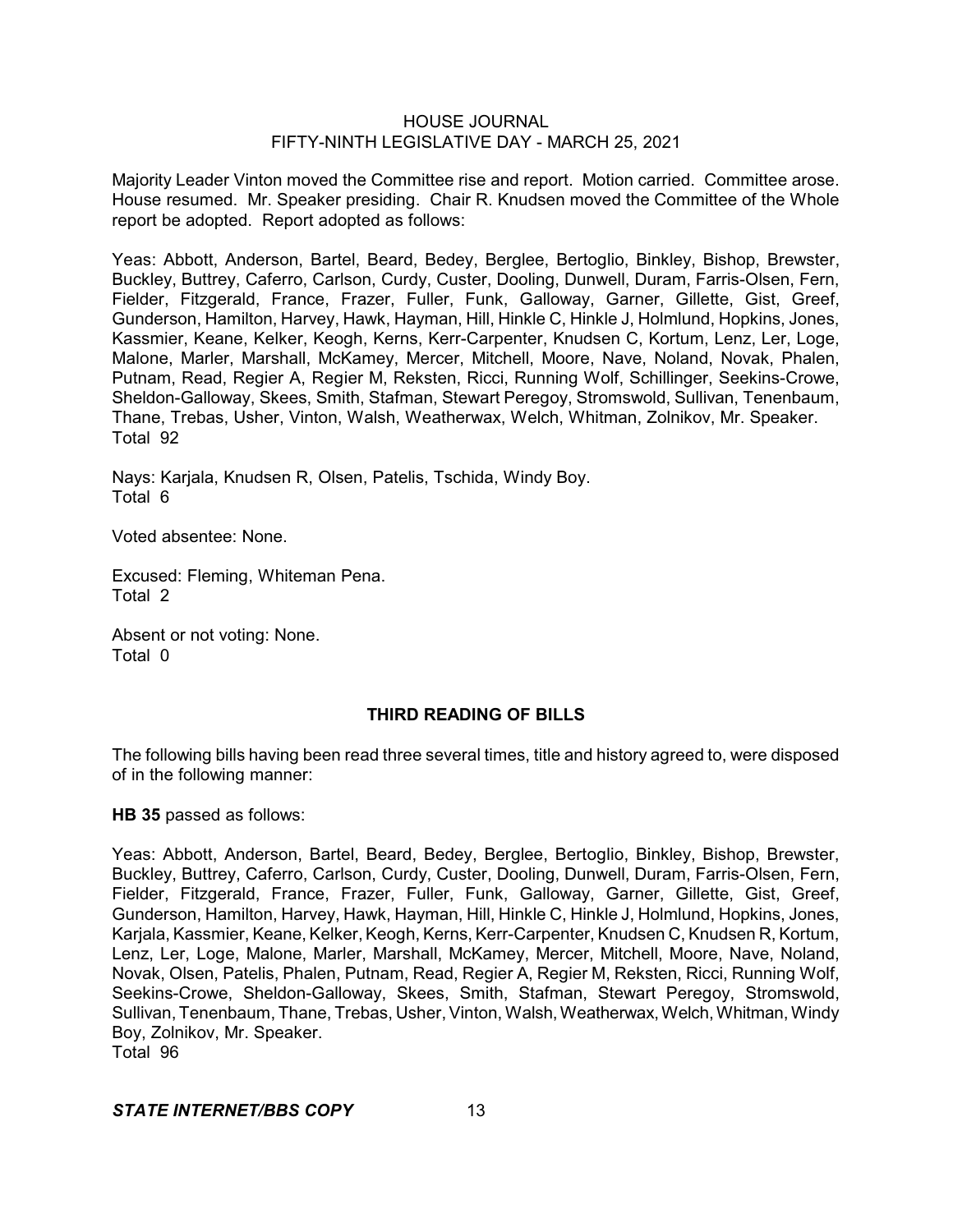Nays: Schillinger, Tschida. Total 2

Voted absentee: None.

Excused: Fleming, Whiteman Pena. Total 2

Absent or not voting: None. Total 0

**SB 20** concurred in as follows:

Yeas: Abbott, Bedey, Bertoglio, Bishop, Brewster, Buckley, Buttrey, Caferro, Curdy, Custer, Dooling, Dunwell, Farris-Olsen, Fern, Fitzgerald, France, Frazer, Funk, Garner, Greef, Hamilton, Harvey, Hawk, Hayman, Holmlund, Hopkins, Jones, Karjala, Kassmier, Keane, Kelker, Keogh, Kerr-Carpenter, Kortum, Lenz, Loge, Marler, McKamey, Novak, Olsen, Putnam, Reksten, Running Wolf, Smith, Stafman, Stewart Peregoy, Sullivan, Tenenbaum, Thane, Walsh, Welch, Whitman, Windy Boy.

Total 53

Nays: Anderson, Bartel, Beard, Berglee, Binkley, Carlson, Duram, Fielder, Fuller, Galloway, Gillette, Gist, Gunderson, Hill, Hinkle C, Hinkle J, Kerns, Knudsen C, Knudsen R, Ler, Malone, Marshall, Mercer, Mitchell, Moore, Nave, Noland, Patelis, Phalen, Read, Regier A, Regier M, Ricci, Schillinger, Seekins-Crowe, Sheldon-Galloway, Skees, Stromswold, Trebas, Tschida, Usher, Vinton, Weatherwax, Zolnikov, Mr. Speaker. Total 45

Voted absentee: None.

Excused: Fleming, Whiteman Pena. Total 2

Absent or not voting: None. Total 0

**SB 55** concurred in as follows:

Yeas: Abbott, Anderson, Bartel, Beard, Bedey, Berglee, Bertoglio, Bishop, Brewster, Buckley, Buttrey, Caferro, Carlson, Curdy, Custer, Dooling, Dunwell, Duram, Farris-Olsen, Fern, Fitzgerald, France, Frazer, Fuller, Funk, Galloway, Garner, Gillette, Gist, Greef, Gunderson, Hamilton, Harvey, Hawk, Hayman, Hill, Hinkle J, Holmlund, Hopkins, Jones, Karjala, Kassmier, Keane, Kelker, Keogh, Kerns, Kerr-Carpenter, Knudsen C, Knudsen R, Kortum, Lenz, Ler, Loge, Malone, Marler, Marshall, McKamey, Mercer, Mitchell, Moore, Nave, Noland, Novak, Olsen, Patelis, Phalen, Putnam, Regier A, Regier M, Reksten, Ricci, Running Wolf, Schillinger, Seekins-Crowe, Sheldon-Galloway, Skees,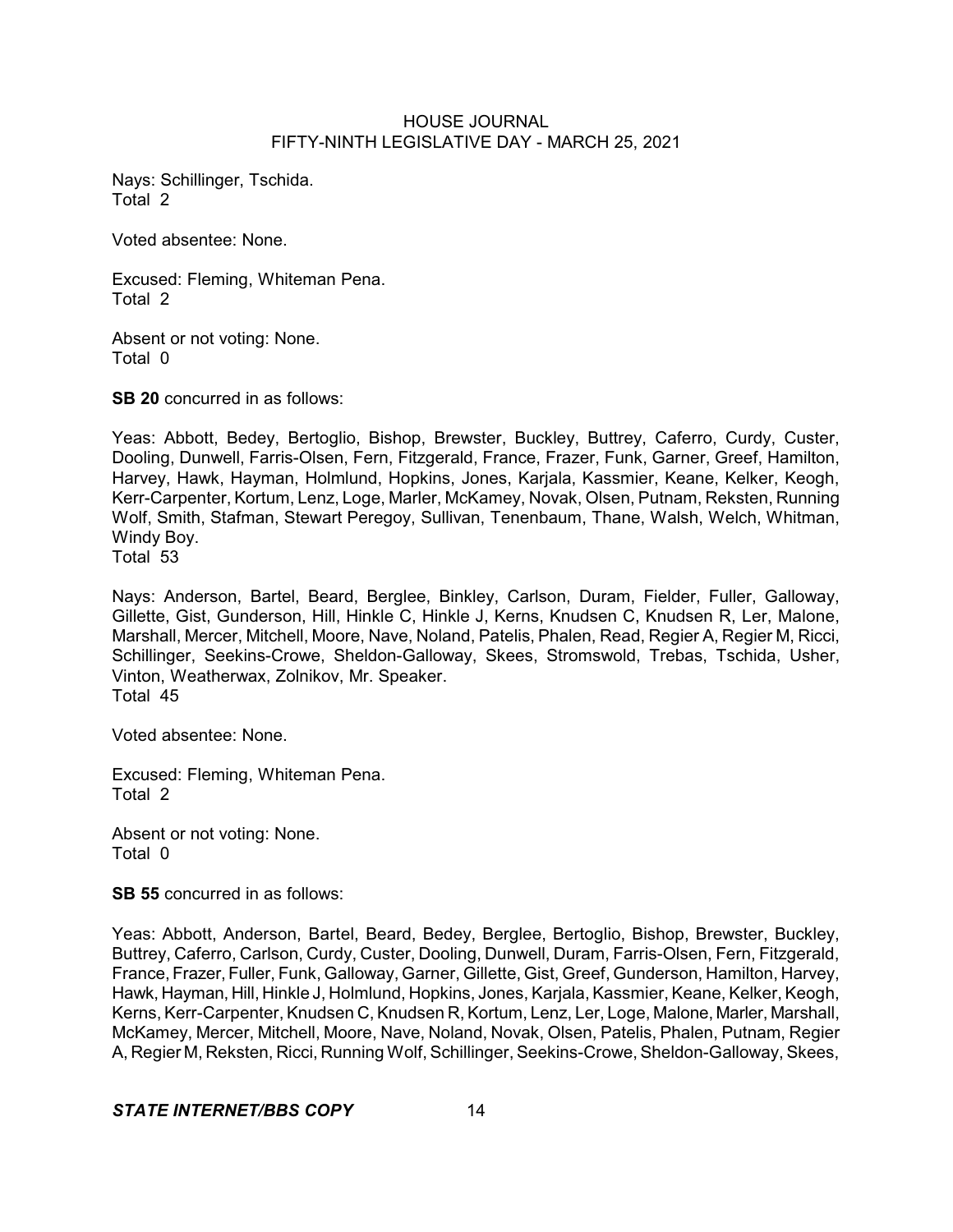Smith, Stafman, Stewart Peregoy, Stromswold, Sullivan, Tenenbaum, Thane, Trebas, Tschida, Usher, Vinton, Walsh, Weatherwax, Welch, Whitman, Windy Boy, Zolnikov, Mr. Speaker. Total 94

Nays: Binkley, Fielder, Hinkle C, Read. Total 4

Voted absentee: None.

Excused: Fleming, Whiteman Pena. Total 2

Absent or not voting: None. Total 0

**SB 91** concurred in as follows:

Yeas: Anderson, Bartel, Beard, Bedey, Berglee, Bertoglio, Binkley, Brewster, Buttrey, Carlson, Custer, Dooling, Duram, Fielder, Fitzgerald, Frazer, Fuller, Galloway, Garner, Gillette, Gist, Greef, Gunderson, Hawk, Hill, Hinkle C, Hinkle J, Holmlund, Hopkins, Jones, Kassmier, Kerns, Knudsen C, Knudsen R, Lenz, Ler, Loge, Malone, Marshall, McKamey, Mercer, Mitchell, Moore, Nave, Noland, Novak, Patelis, Phalen, Putnam, Read, Regier A, Regier M, Reksten, Ricci, Running Wolf, Schillinger, Seekins-Crowe, Sheldon-Galloway, Skees, Stromswold, Trebas, Tschida, Usher, Vinton, Walsh, Weatherwax, Welch, Whitman, Windy Boy, Zolnikov, Mr. Speaker. Total 71

Nays: Abbott, Bishop, Buckley, Caferro, Curdy, Dunwell, Farris-Olsen, Fern, France, Funk, Hamilton, Harvey, Hayman, Karjala, Keane, Kelker, Keogh, Kerr-Carpenter, Kortum, Marler, Olsen, Smith, Stafman, Stewart Peregoy, Sullivan, Tenenbaum, Thane. Total 27

Voted absentee: None.

Excused: Fleming, Whiteman Pena. Total 2

Absent or not voting: None. Total 0

**SB 98** concurred in as follows:

Yeas: Anderson, Bartel, Beard, Bedey, Berglee, Bertoglio, Binkley, Brewster, Buttrey, Carlson, Custer, Dooling, Duram, Fielder, Fitzgerald, Frazer, Fuller, Galloway, Garner, Gillette, Gist, Greef, Gunderson, Hill, Hinkle C, Hinkle J, Holmlund, Hopkins, Jones, Kassmier, Kerns, Knudsen C, Knudsen R, Lenz, Ler, Loge, Malone, Marshall, McKamey, Mercer, Mitchell, Moore, Noland, Novak,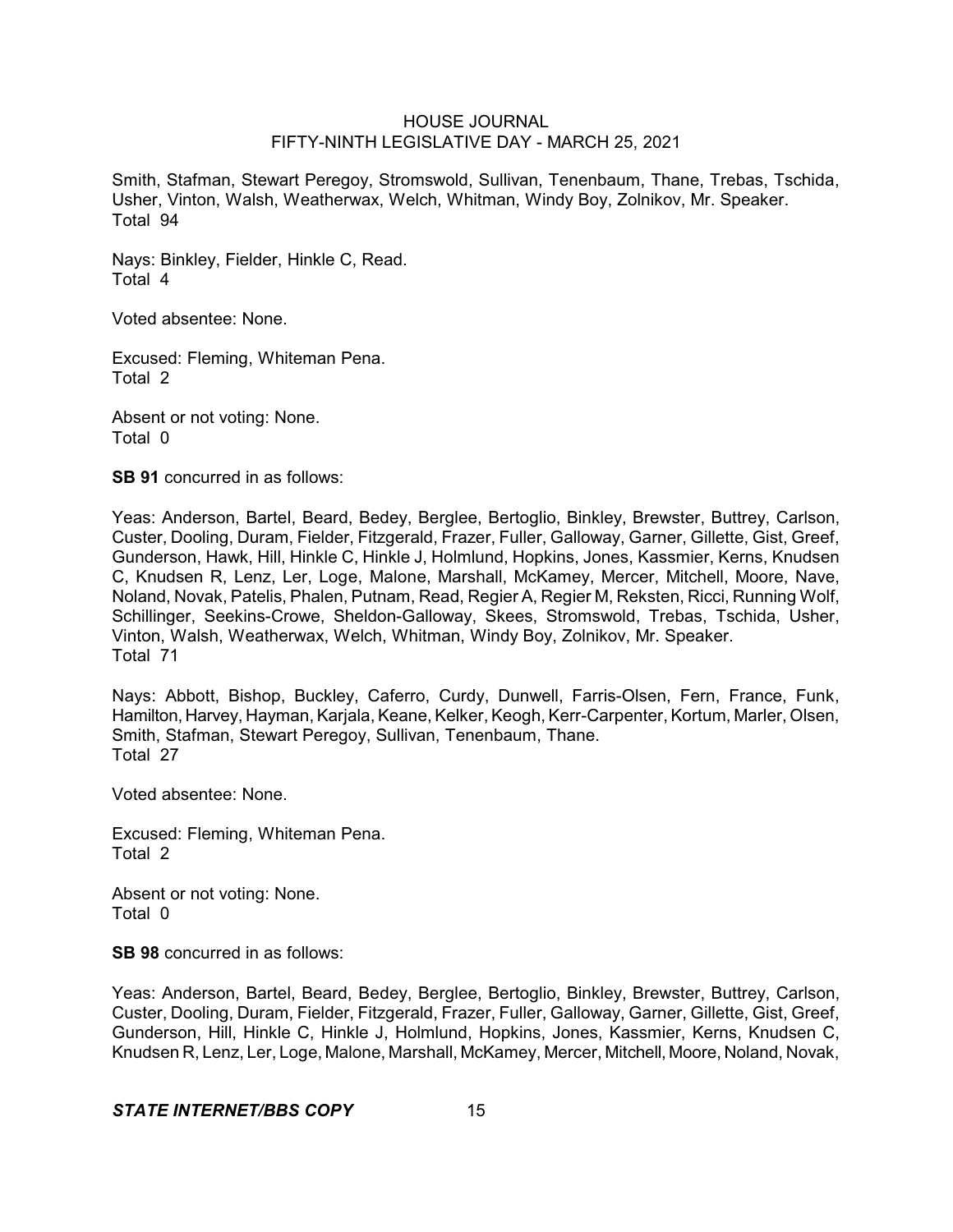Patelis, Phalen, Read, Regier A, Regier M, Reksten, Ricci, Schillinger, Seekins-Crowe, Sheldon-Galloway, Skees, Stromswold, Trebas, Tschida, Usher, Vinton, Walsh, Welch, Whitman, Zolnikov, Mr. Speaker. Total 65

Nays: Abbott, Bishop, Buckley, Caferro, Curdy, Dunwell, Farris-Olsen, Fern, France, Funk, Hamilton, Harvey, Hawk, Hayman, Karjala, Keane, Kelker, Keogh, Kerr-Carpenter, Kortum, Marler, Nave, Olsen, Putnam, Running Wolf, Smith, Stafman, Stewart Peregoy, Sullivan, Tenenbaum, Thane, Weatherwax, Windy Boy. Total 33

Voted absentee: None.

Excused: Fleming, Whiteman Pena. Total 2

Absent or not voting: None. Total 0

**SB 135** concurred in as follows:

Yeas: Abbott, Anderson, Bartel, Beard, Bedey, Berglee, Bertoglio, Binkley, Brewster, Buckley, Buttrey, Caferro, Carlson, Curdy, Custer, Dooling, Duram, Fern, Fielder, Fitzgerald, France, Frazer, Fuller, Funk, Galloway, Garner, Gillette, Gist, Greef, Gunderson, Hamilton, Harvey, Hawk, Hill, Hinkle C, Hinkle J, Holmlund, Hopkins, Jones, Kassmier, Keane, Kelker, Keogh, Kerns, Kerr-Carpenter, Knudsen C, Knudsen R, Lenz, Ler, Loge, Malone, Marshall, McKamey, Mercer, Mitchell, Moore, Nave, Noland, Novak, Patelis, Phalen, Putnam, Read, Regier A, Regier M, Reksten, Ricci, Running Wolf, Schillinger, Seekins-Crowe, Sheldon-Galloway, Skees, Smith, Stromswold, Tenenbaum, Thane, Trebas, Tschida, Usher, Vinton, Walsh, Welch, Whitman, Zolnikov, Mr. Speaker. Total 85

Nays: Bishop, Dunwell, Farris-Olsen, Hayman, Karjala, Kortum, Marler, Olsen, Stafman, Stewart Peregoy, Sullivan, Weatherwax, Windy Boy. Total 13

Voted absentee: None.

Excused: Fleming, Whiteman Pena. Total 2

Absent or not voting: None. Total 0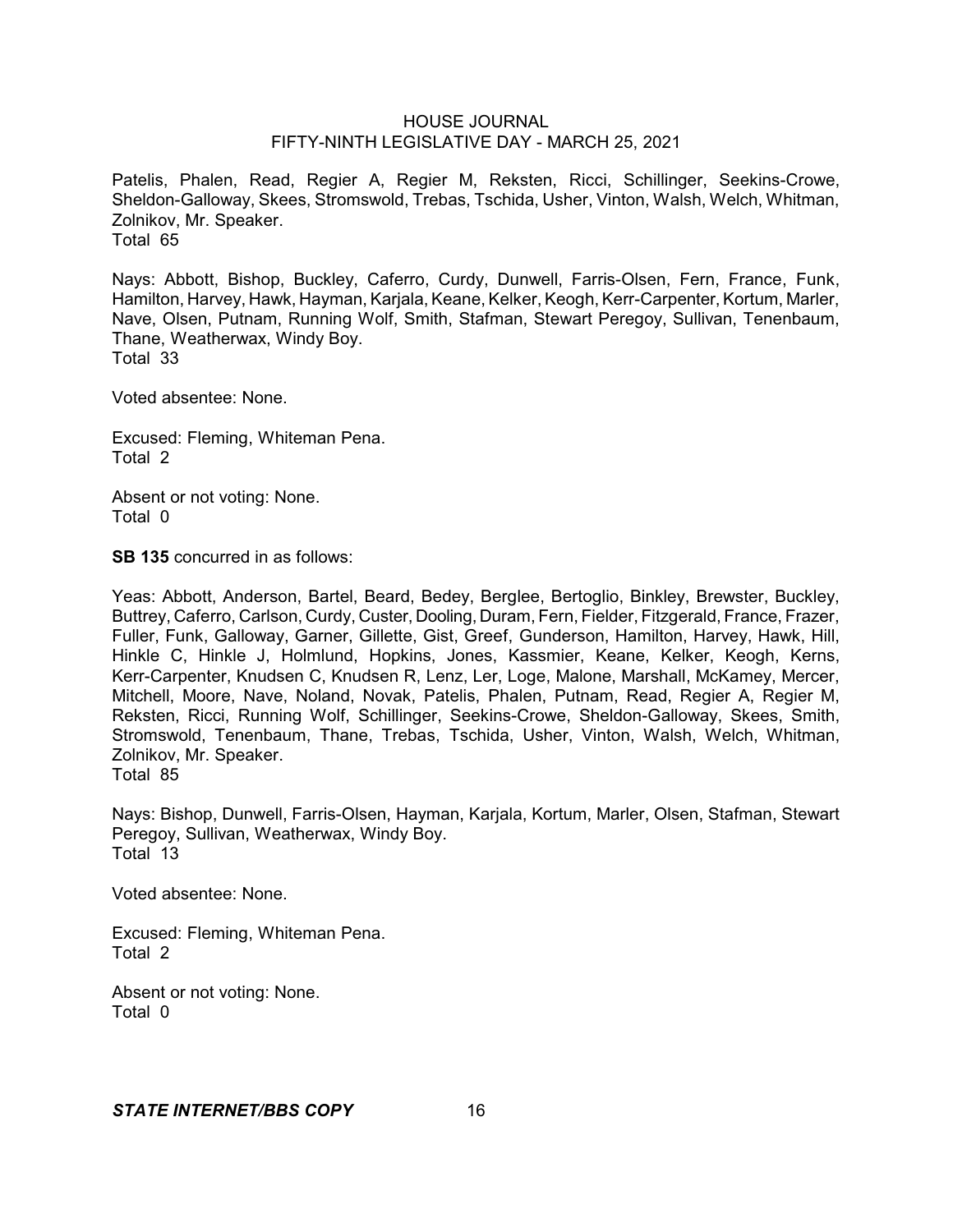**SB 168** concurred in as follows:

Yeas: Anderson, Bartel, Beard, Bedey, Berglee, Bertoglio, Binkley, Bishop, Brewster, Buckley, Buttrey, Carlson, Curdy, Custer, Dooling, Duram, Fern, Fielder, Fitzgerald, France, Frazer, Fuller, Funk, Galloway, Garner, Gillette, Gist, Greef, Gunderson, Hamilton, Harvey, Hawk, Hill, Hinkle C, Hinkle J, Holmlund, Hopkins, Jones, Kassmier, Keogh, Kerns, Kerr-Carpenter, Knudsen C, Knudsen R, Kortum, Lenz, Ler, Loge, Malone, Marshall, McKamey, Mercer, Mitchell, Moore, Nave, Noland, Patelis, Phalen, Putnam, Read, Regier A, Reksten, Ricci, Schillinger, Seekins-Crowe, Sheldon-Galloway, Skees, Smith, Stafman, Stromswold, Thane, Trebas, Tschida, Usher, Vinton, Walsh, Welch, Whitman, Zolnikov, Mr. Speaker. Total 80

Nays: Abbott, Caferro, Dunwell, Farris-Olsen, Hayman, Karjala, Keane, Kelker, Marler, Novak, Olsen, Regier M, Running Wolf, Stewart Peregoy, Sullivan, Tenenbaum, Weatherwax, WindyBoy. Total 18

Voted absentee: None.

Excused: Fleming, Whiteman Pena. Total 2

Absent or not voting: None. Total 0

**SB 178** concurred in as follows:

Yeas: Anderson, Bartel, Beard, Bedey, Berglee, Bertoglio, Binkley, Brewster, Buttrey, Carlson, Dooling, Duram, Fielder, Fitzgerald, Fuller, Galloway, Gillette, Gist, Greef, Hill, Hinkle C, Hinkle J, Holmlund, Hopkins, Jones, Kassmier, Kerns, Knudsen C, Knudsen R, Ler, Loge, Malone, Marshall, McKamey, Mitchell, Moore, Noland, Phalen, Read, Regier A, Regier M, Reksten, Ricci, Schillinger, Seekins-Crowe, Sheldon-Galloway, Skees, Stromswold, Trebas, Tschida, Usher, Vinton, Walsh, Mr. Speaker.

Total 54

Nays: Abbott, Bishop, Buckley, Caferro, Curdy, Custer, Dunwell, Farris-Olsen, Fern, France, Frazer, Funk, Garner, Gunderson, Hamilton, Harvey, Hawk, Hayman, Karjala, Keane, Kelker, Keogh, Kerr-Carpenter, Kortum, Lenz, Marler, Mercer, Nave, Novak, Olsen, Patelis, Putnam, Running Wolf, Smith, Stafman, Stewart Peregoy, Sullivan, Tenenbaum, Thane, Weatherwax, Welch, Whitman, Windy Boy, Zolnikov. Total 44

Voted absentee: None.

Excused: Fleming, Whiteman Pena. Total 2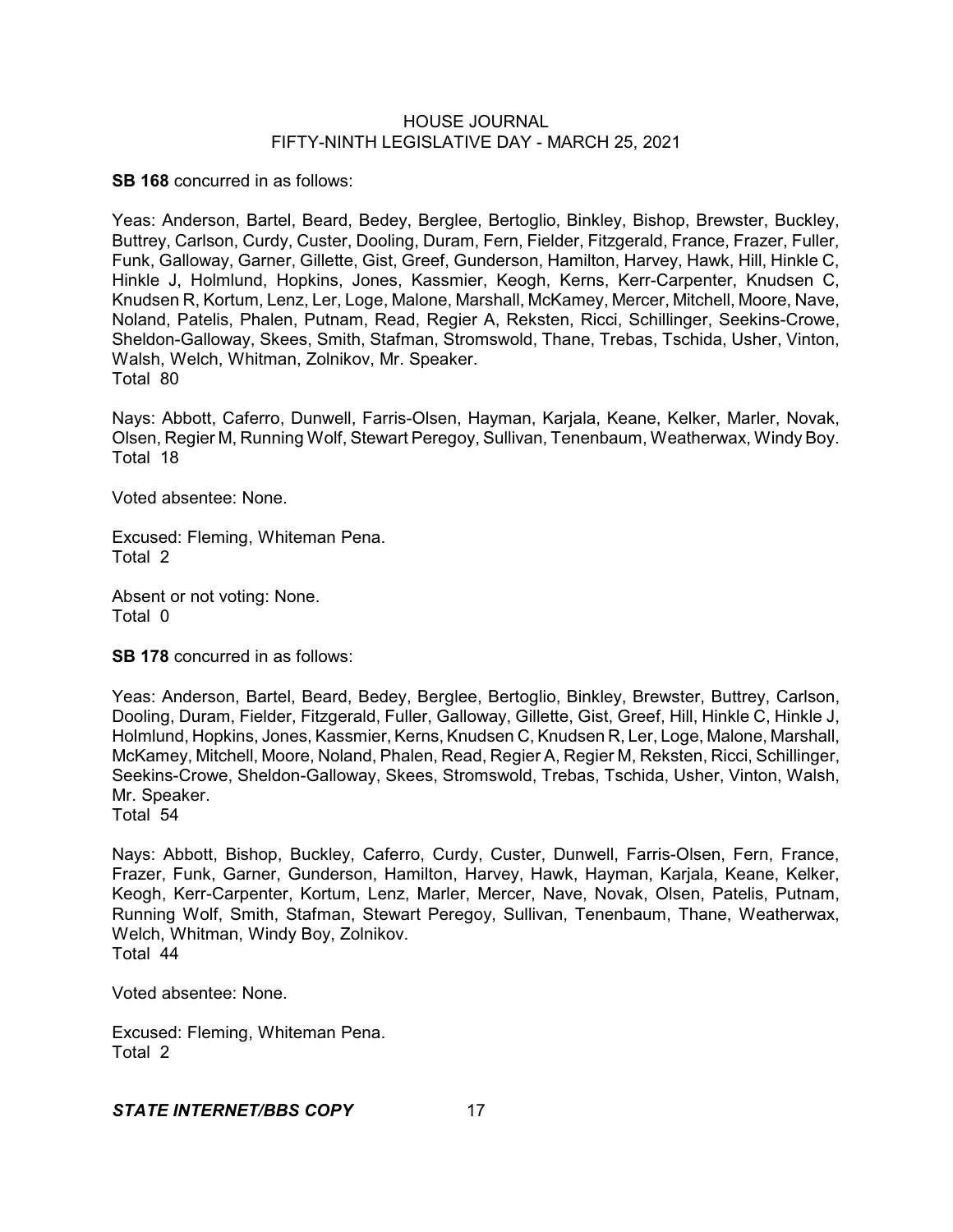Absent or not voting: None. Total 0

### **MOTIONS**

Majority Leader Vinton moved the Speaker be authorized to appoint a Conference Committee to meet with a like committee from the Senate to confer on Senate Amendments to **HB 20** and request the Senate to appoint a like committee. Without objection, Speaker Galt appointed:

Representative Beard Representative Berglee Representative Harvey

Representative Skees moved to reconsider action on **SB 184** and that **SB 184** be placed on second reading on the  $60<sup>th</sup>$  Legislative Day.

Motion **passed** as follows:

Yeas: Anderson, Bartel, Beard, Bedey, Berglee, Bertoglio, Binkley, Brewster, Buttrey, Carlson, Custer, Dooling, Duram, Fielder, Fitzgerald, Frazer, Fuller, Galloway, Garner, Gillette, Gist, Greef, Gunderson, Harvey, Hawk, Hill, Hinkle C, Hinkle J, Holmlund, Hopkins, Jones, Kassmier, Keane, Kerns, Knudsen C, Knudsen R, Lenz, Ler, Loge, Malone, Marshall, McKamey, Mitchell, Nave, Noland, Novak, Patelis, Phalen, Putnam, Read, Regier A, Regier M, Reksten, Ricci, Schillinger, Seekins-Crowe, Sheldon-Galloway, Skees, Stromswold, Trebas, Tschida, Usher, Vinton, Walsh, Welch, Whitman, Mr. Speaker. Total 67

Nays: Abbott, Bishop, Buckley, Caferro, Curdy, Dunwell, Farris-Olsen, Fern, France, Funk, Hamilton, Hayman, Karjala, Kelker, Keogh, Kerr-Carpenter, Kortum, Marler, Mercer, Moore, Olsen, Running Wolf, Smith, Stafman, Stewart Peregoy, Sullivan, Tenenbaum, Thane, Weatherwax, Windy Boy, Zolnikov. Total 31

Voted absentee: None.

Excused: Fleming, Whiteman Pena. Total 2

Absent or not voting: None. Total 0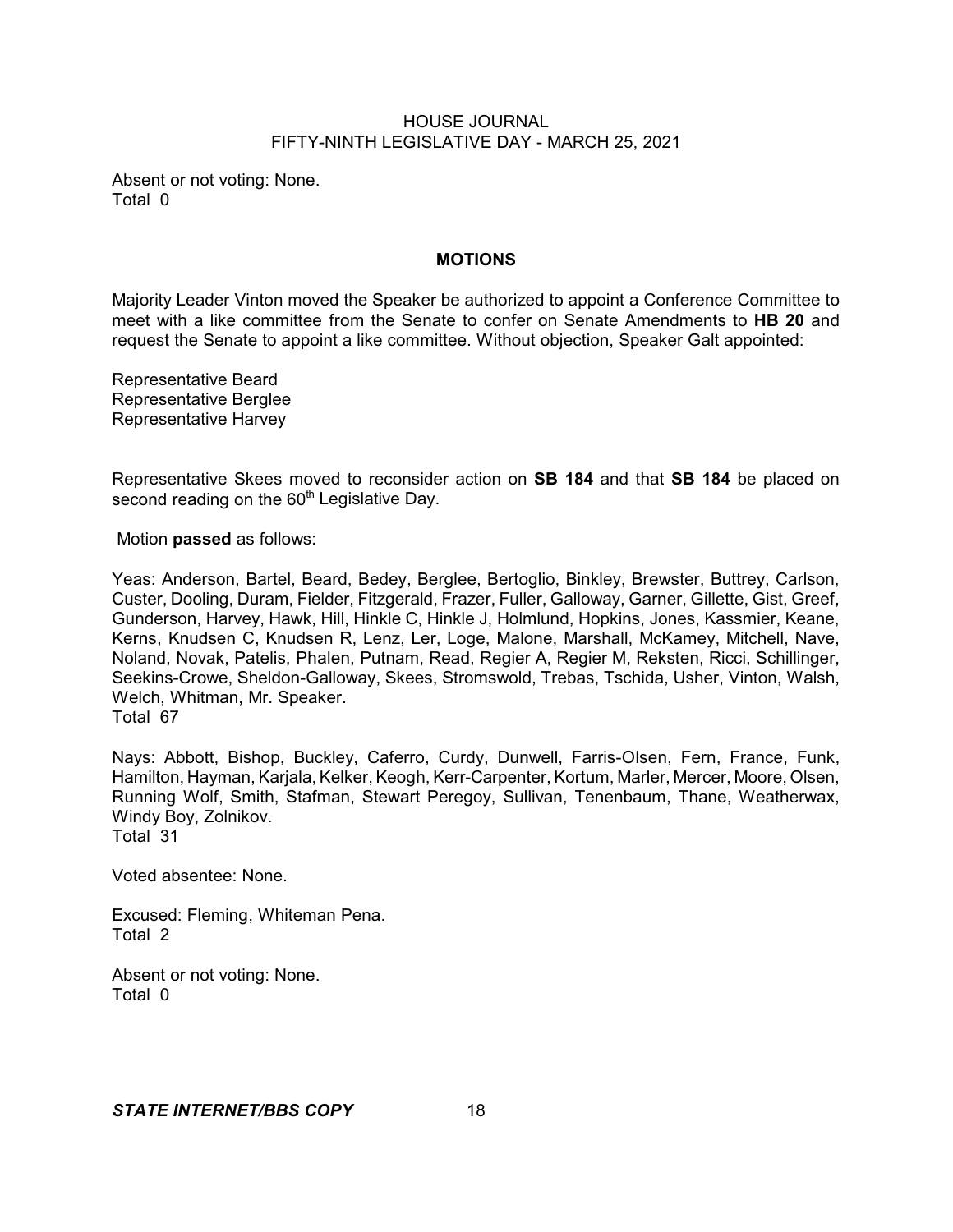Minority Leader Abbott moved to remove **SB 164** from normal progress and re-refer **SB 164** to the Natural Resources Committee.

Motion **failed** as follows:

Yeas: Abbott, Bishop, Buckley, Buttrey, Caferro, Curdy, Dunwell, Farris-Olsen, Fern, France, Funk, Garner, Greef, Hamilton, Harvey, Hawk, Hayman, Karjala, Keane, Kelker, Keogh, Kerr-Carpenter, Kortum, Marler, McKamey, Novak, Olsen, Running Wolf, Stafman, Stewart Peregoy, Sullivan, Tenenbaum, Thane, Weatherwax, Windy Boy. Total 35

Nays: Anderson, Bartel, Beard, Bedey, Berglee, Bertoglio, Binkley, Brewster, Carlson, Custer, Duram, Fielder, Fitzgerald, Frazer, Fuller, Galloway, Gillette, Gist, Gunderson, Hill, Hinkle C, Hinkle J, Holmlund, Hopkins, Jones, Kassmier, Kerns, Knudsen C, Knudsen R, Lenz, Ler, Loge, Malone, Marshall, Mercer, Mitchell, Moore, Nave, Noland, Patelis, Phalen, Putnam, Read, Regier A, Regier M, Reksten, Ricci, Schillinger, Seekins-Crowe, Sheldon-Galloway, Skees, Smith, Stromswold, Trebas, Tschida, Usher, Vinton, Walsh, Welch, Whitman, Zolnikov, Mr. Speaker. Total 62

Voted absentee: None.

Excused: Fleming, Whiteman Pena. Total 2

Absent or not voting: Dooling. Total 1

### **UNFINISHED BUSINESS**

Mr. Speaker, I move that the following undersigned name be **ADDED** as sponsor to **HB 665**. Motion carried.

**HB 665** (B. Ler, Chief Sponsor) D. Tenenbaum.

Mr. Speaker, I move that the following undersigned name be **ADDED** as sponsor to **HB 674**. Motion carried.

**HB 674** (N. Duram, Chief Sponsor) D. Fern, F. Garner, L. Sheldon-Galloway, D. Skees.

Pursuant to House rule H50-210, Representative Sullivan requested to change their March 24, 2021, Third Reading vote on **SB 222** from Not Voting to Yes. The vote was not recorded due to a remote voting system malfunction.